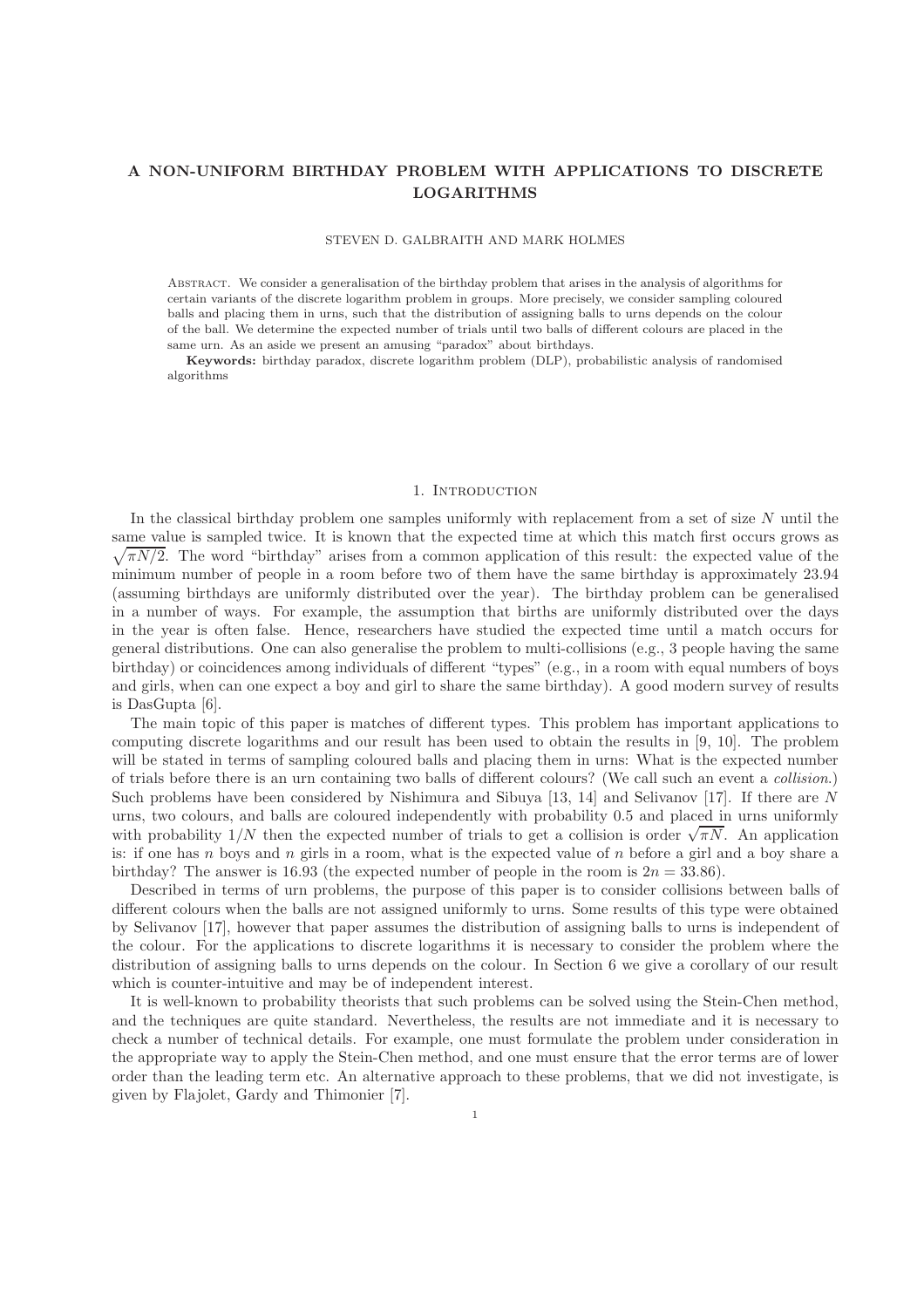1.1. The discrete logarithm problem. The discrete logarithm problem (DLP) in a finite group  $G$  is: Given  $g, h \in G$  to find an integer a, if it exists, such that  $h = g^a$ . This is a fundamental computational problem with applications to public key cryptography. There are a number of variants of the discrete logarithm problem. One example is the DLP in an interval: Given  $g, h \in G$  and an integer N to find an integer a, if it exists, such that  $h = g^a$  and  $0 \le a \le N$ . These variants arise in certain cryptosystems.

The best algorithms to solve the discrete logarithm problem in a general group originate in the work of Pollard [15, 16]. These algorithms exploit pseudorandom walks, are easily parallelised, and do not require large amounts of storage. Despite having exponential complexity, these algorithms are the best algorithms known to solve the discrete logarithm problem on general elliptic curves over finite fields (it is important to note that more efficient algorithms exist for certain other groups, such as large subgroups of the multiplicative group of a finite field). Recent work extending and improving Pollard's algorithms for certain variants of the discrete logarithm problem (such as the DLP in an interval) has been performed by the first author and his collaborators [8, 9, 10]. The analysis of these algorithms requires the generalisation of the birthday problem mentioned above. The purpose of this paper is to state and prove a theorem which can be used to analyse all algorithms of this type. Our result allows the expected running time of the algorithms in [9, 10] to be determined (to leading order) and hence one can determine optimal choices of parameters for these algorithms.

1.2. Statement of the main result. We now present our main result and the assumptions which are required to formulate the problem. The assumptions are supposed to capture any scenario that will arise in the analysis of algorithms for the discrete logarithm problem (not just the cases in [9, 10]).

**Assumption 1** (Colour selection). We assume that there are  $C \in \mathbb{N}$  different colours of balls. The k-th ball sampled has probability  $r_{k,c}$  of being colour c (independent of all previous selections) where, for every  $c =$ 1, 2, . . . , C, q<sub>c</sub> := lim<sub>n→∞</sub>  $n^{-1} \sum_{k=1}^{n} r_{k,c}$  *exists, and*  $q_1 \ge q_2 \ge \cdots \ge q_C > 0$ *. Let*  $b_{n,c} = q_c - n^{-1} \sum_{k=1}^{n} r_{k,c}$ *. Note that* bn,c *denotes the deviation of the average probability of type* c *balls up to time* n *from the asymptotic average. We assume that there is a constant* K *such that*  $|b_{n,c}| \leq K/n$  *for all c.* 

**Assumption 2** (Urn selection). *There are*  $N \in \mathbb{N}$  *distinct urns (our results will be asymptotic as*  $N \to \infty$ ). If the k-th ball has colour c then the probability that it is put in urn a is  $q_{c,a}(N)$  (i.e., independent of previous *colour and urn selections and of* k*). There exists*  $d > 0$  *such that for every*  $1 \leq c \leq C$  *and*  $1 \leq a \leq N$ *,* 

$$
0 \le \mathsf{q}_{c,a} \le d/N.
$$

*There exist constants*  $\alpha, \mu > 0$  *such that the set*  $S_N := \{1 \le a \le N : \mathbf{q}_{1,a}, \mathbf{q}_{2,a} \ge \mu/N\}$  *is such that*  $|S_N| \ge \alpha N$ . This says that there is a set  $S_N \subset \{1, \ldots, N\}$  that is "large" (i.e.,  $|S_N| \ge \alpha N$ ) and such that, *for all subsets*  $S \subseteq S_N$ *, if a ball of colour one or two is chosen then the probability that the ball is put in* S *is at least proportional to the size of* S *(essentially this says that balls of different colour do not go into disjoint sets of urns).*

Define

(1) 
$$
A_N = \sum_{c=1}^C \mathsf{q}_c \left( \sum_{\substack{c'=1,\\c'\neq c}}^C \mathsf{q}_{c'} \left( \sum_{a=1}^N \mathsf{q}_{c,a} \mathsf{q}_{c',a} \right) \right).
$$

This is the limiting (as  $n \to \infty$ ) probability that two balls (*n* and  $n + n'$  for  $n' > 0$ ) are given different colours but assigned to the same urn.

Observe that by the above assumptions

$$
A_N \ \geq \ \mathsf{q}_1\mathsf{q}_2 \sum_{a \in S_N} \mathsf{q}_{1,a}\mathsf{q}_{2,a} \ \geq \ \mathsf{q}_1\mathsf{q}_2\alpha N \left(\frac{\mu}{N}\right)^2
$$

 $\sqrt{ }$ 

 $\Delta$ 

whence there exists a constant  $f > 0$  (independent of N) such that  $A_N \ge f/N$ . Similarly

$$
A_N \le \left(\sum_{a=1}^N \frac{d^2}{N^2}\right) \sum_{c=1}^C \mathsf{q}_c \left(\sum_{\substack{c'=1,\\c'\neq c}}^C \mathsf{q}_{c'}\right) \le \frac{d^2}{N}.
$$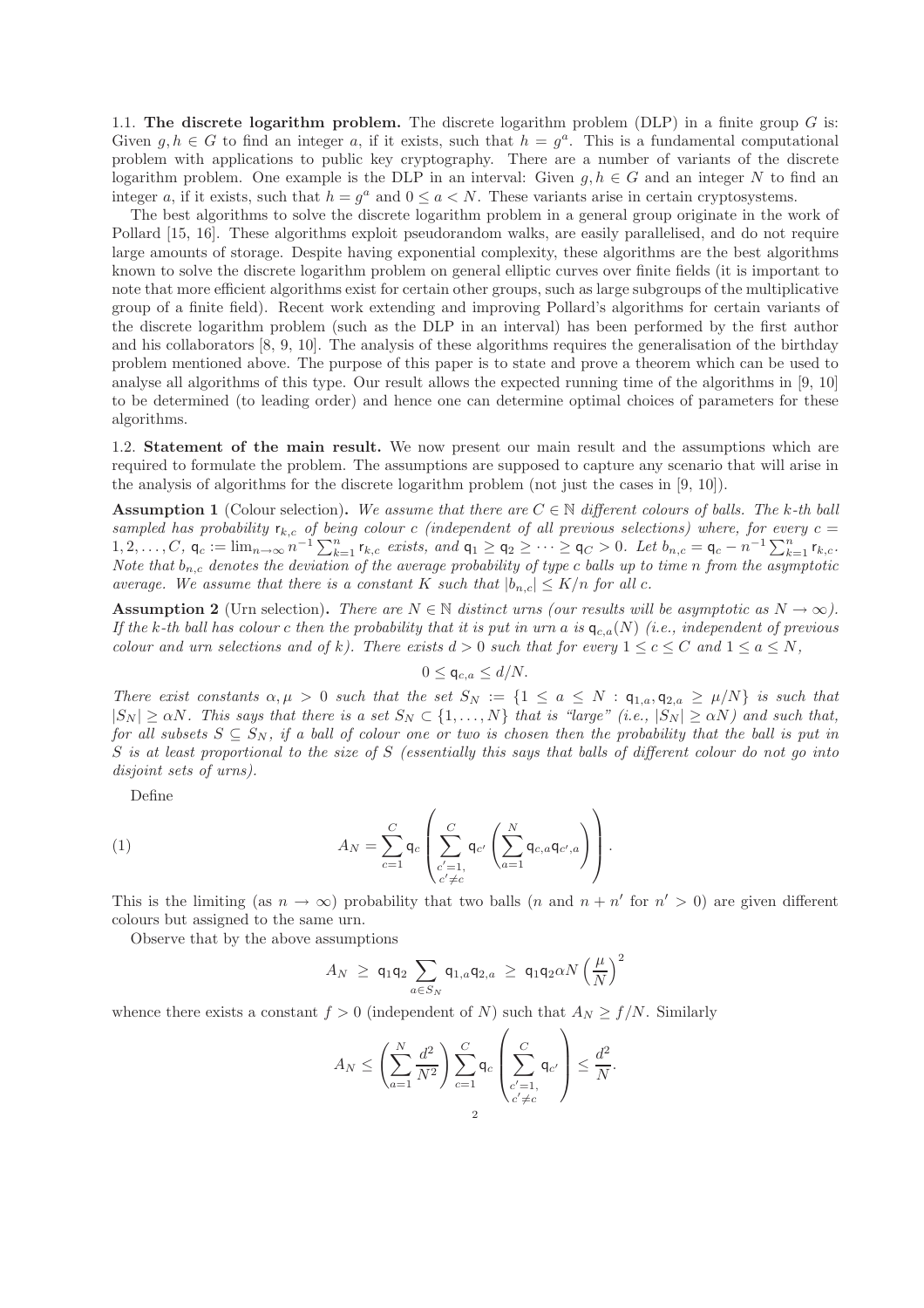This says that  $A_N = \Theta(N^{-1})$ , where the notation  $\Theta(x)$  denotes some quantity satisfying  $\alpha_1 x \leq \Theta(x) \leq \alpha_2 x$ for some constants  $0 < \alpha_1 < \alpha_2$ . For  $x \geq 0$  we write  $O(x)$  for some quantity satisfying  $|O(x)| \leq \beta x$  for some constant  $\beta > 0$ .

For notational convenience, we assume that the random ball and urn selections are defined for all N simultaneously on a common probability space with probability measure  $\mathbb{P}$ . For example, this can be achieved by letting  ${U_i}_{i\in\mathbb{N}}$  and  ${V_i}_{i\in\mathbb{N}}$  be independent standard uniform random variables under the probability measure  $\mathbb P$  and choosing ball k to be of colour c and put in urn a if and only if

$$
U_k \in \Big(\sum_{c'=1}^{c-1} r_{k,c'}, \sum_{c'=1}^{c} r_{k,c'}\Big] \quad \text{ and } \quad V_i \in \Big(\sum_{a'=1}^{a-1} \mathsf{q}_{c,a'}(N), \sum_{a'=1}^{a} \mathsf{q}_{c,a'}(N)\Big].
$$

Note that this is an event of probability  $r_{k,c}q_{c,a}(N)$ . In this paper  $\mathbb{P}(X=x)$  denotes the probability that a random variable X takes a value  $x \in \mathbb{R}$ , and we write  $\mathbb{E}[X]$  for the expected value of X with respect to P. For events A and B we write  $\mathbb{P}(A, B)$  for  $\mathbb{P}(A \cap B)$ .

We can now state our main result.

**Theorem 1.** Let  $Z_N$  be the first time that there are two balls of different colours in the same urn, under *Assumptions 1 and 2. Let*  $A_N$  *be as in equation (1). Then* 

$$
\mathbb{E}[Z_N] = \sqrt{\frac{\pi}{2A_N}} + O(N^{1/4})
$$

 $as N \to \infty$  *and the implied constant in the* O *depends on*  $C, q_c, d, K, \alpha, \mu$  *but does not depend on* N *or the values of*  $q_{c,a}$ *.* 

For the error term one can group the colours into two disjoint groups and call one of them "colour 1" and the other "colour 2". But to get the right leading term it is necessary to keep the colours separate.

#### 2. Method of Proof

A powerful method employed many times [2, 3, 6] when studying variants of the birthday problem is to use Poisson approximation and the Stein-Chen method [5, 1]. The method gives bounds on the error involved in approximating the distribution of a sum of dependent Bernoulli random variables by the Poisson distribution. For our particular problem, the basic idea is that when  $N$  is large, collision probabilities are "close" to a binomial distribution for moderate numbers  $(n \ll N)$  of trials. The number of collisions after  $n \ll N$  trials should therefore behave like a Poisson random variable, and we are asking for the typical number of trials required to get a collision.

To state the form of the error bounds, we closely follow Section 10 of Chatterjee, Diaconis and Meckes [4] (also see Arratia, Goldstein and Gordon [1]). Let I be a finite set, and suppose that  $\{X_i\}_{i\in I}$  are random variables on a common probability space, taking values in  $\{0, 1\}$ . For  $i, j \in I$  let

(2) 
$$
p_i = \mathbb{P}(X_i = 1), \text{ and } p_{i,j} = \mathbb{P}(X_i = 1, X_j = 1).
$$

For  $i \in I$  let  $N_i \subset I$  be such that  $X_i$  and  $\{X_i : j \in I \setminus N_i\}$  are independent. Define

$$
Err(I) = \sum_{i \in I} \sum_{j \in N_i - \{i\}} p_{i,j} + \sum_{i \in I} \sum_{j \in N_i} p_i p_j.
$$

Recall that a random variable Y has a Poisson distribution with parameter  $\lambda$ , (i.e., Y ∼ Pois( $\lambda$ )) if

(3) 
$$
\mathbb{P}(Y=k) = \frac{\lambda^k}{k!} e^{-\lambda}, \quad k \in \mathbb{Z}_{\geq 0}.
$$

Theorem 15 of [4] is as follows.

**Theorem 2.** Let  $\{X_i\}_{i\in I}$  be random variables on a common probability space, taking values in  $\{0,1\}$ , and let  $\lambda = \sum_{i \in I} p_i$  and  $W = \sum_{i \in I} X_i$ . Then for  $Y \sim Pois(\lambda)$ ,

(4) 
$$
\frac{1}{2} \sum_{k \in \mathbb{Z}_{\geq 0}} |\mathbb{P}(W = k) - \mathbb{P}(Y = k)| \leq \min\{1, 1/\lambda\} \text{Err}(I).
$$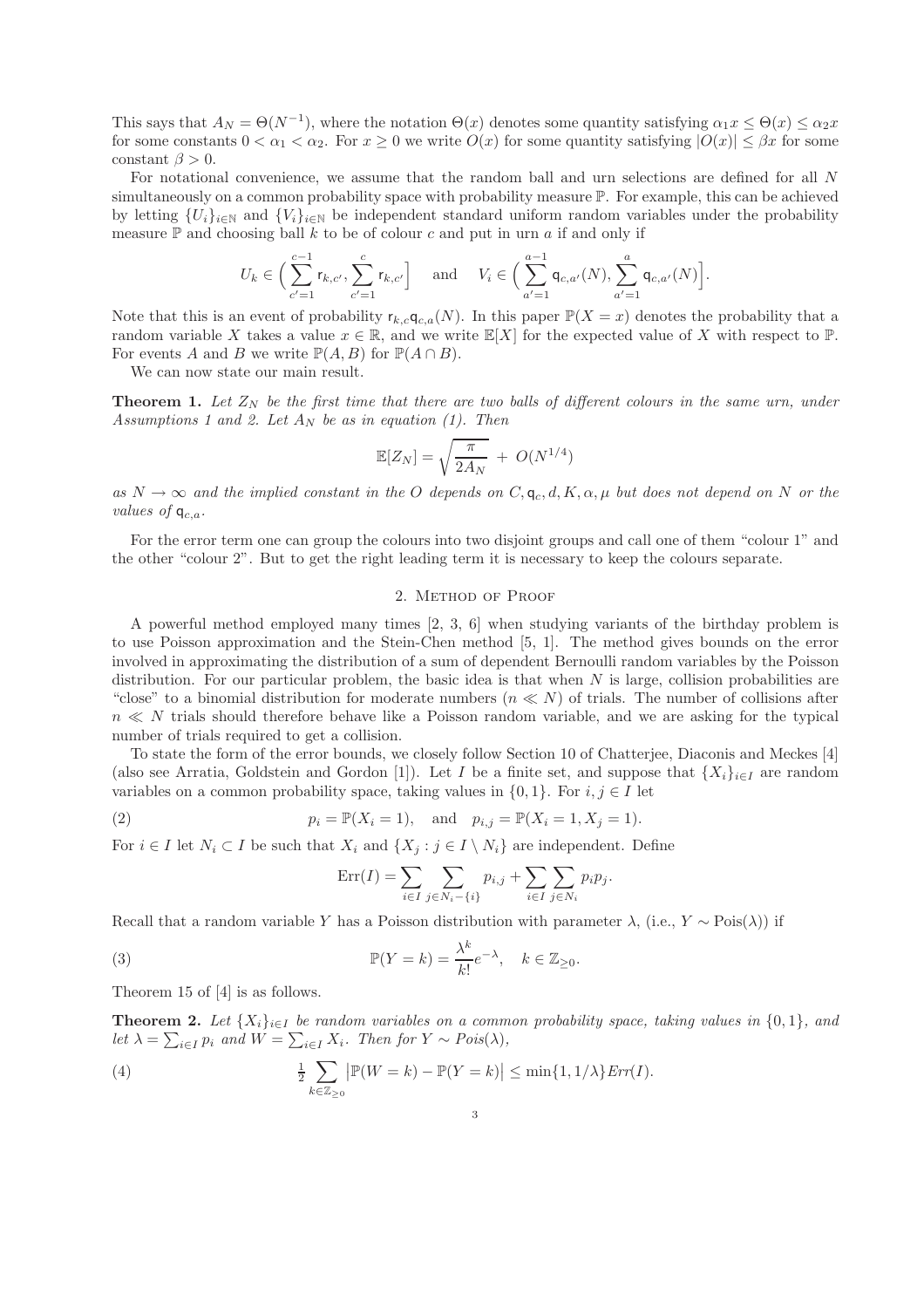This says that the total variation (which is called the statistical difference in the cryptography community) of the distribution of W and the Poisson distribution with parameter  $\lambda$  is bounded above by  $\min\{1, 1/\lambda\}$ Err(I). As we will see in Section 4, our main result follows from Theorem 2 for a suitable choice of the random variables  $X_i$ . Most of our work is devoted to controlling the error terms.

#### 3. Recovering a Theorem of Selivanov

As a sanity check, we show how a special case of the result of Selivanov [17] is also a special case of our Theorem 1. Selivanov considers balls coloured with colour c with probability  $q_c$  and placed in urn a with probability  $p_a$ . So, translating to our notation,  $q_c = q_c$ ,  $b_{n,c} = 0$  and  $q_{c,a} = p_a$ . Selivanov defines, for  $k \in \mathbb{N}$ ,  $v_k = \sum_{a=1}^{N} p_a^k$  and  $w_k = \sum_{c=1}^{C} q_c^k$ . Selivanov makes the assumption that  $v_2 = o(1)$  (this is weaker than our assumption  $\mathsf{q}_{c,a} \leq d/N$  which implies  $v_2 \leq d^2/N$ . Hence, to apply our result we must impose the stronger condition  $p_a \le d/N$ . Since  $p_a$  does not depend on the colour, the existence of  $\alpha$  and  $\mu$  is easy to check. Theorem 4.1 of Selivanov [17] is that the expected value of the number of balls assigned to get a collision is

$$
\sqrt{\frac{\pi}{2v_2(1-w_2)}}(1+o(1)).
$$

In our case we find that

$$
A_N = \left(\sum_{c=1}^C q_c \sum_{c'=1, c'\neq c}^C q_{c'}\right) \left(\sum_{a=1}^N p_a^2\right)
$$

which is easily checked to be  $(1 - w_2)v_2$ . Hence, we obtain Selivanov's result with a stronger error bound.

One of the contributions to the error term in Theorem 2 is the quantity  $p_{i,j}$ . Later in this paper the analogous quantity will be denoted  $p_{N,(i,i'),(j,j')}$ , and its value is bounded in the proof of Lemma 2. In Selivanov's notation this value is  $v_3(1 - 2w_2 + w_3)$ , which appears in equation (3.6) of Section 3 of [17]. Poisson approximation is used in that section of [17].

# 4. Proof of Theorem 1

For  $i \in \mathbb{N}$  write  $K_i$  for the colour of ball i and  $U_{N,i}$  for the urn into which it has been put. Set  $I(n) = \{(i, i') : 1 \le i < i' \le n\}$  so that  $\#I(n) = \binom{n}{2}$ . Define, for  $(i, i') \in I(n)$ ,

$$
X_N(i, i') = \begin{cases} 1 & \text{if } U_{N,i} = U_{N,i'} \text{ and } K_i \neq K_{i'} \\ 0 & \text{otherwise.} \end{cases}
$$

In other words, the random variable  $X_N(i, i')$  takes the value 1 if and only if the *i*-th and *i'*-th balls form a collision (it will always be understood that this is a rare event).

Define

$$
W_N(n) = \sum_{(i,i') \in I(n)} X_N(i,i'), \text{ and } Z_N = \inf\{n \in \mathbb{N} : W_N(n) > 0\}.
$$

Note that  $W_N(0) = 0$ .

For  $n \in \mathbb{Z}_{\geq 0}$ , the following equalities between events hold:  $\{Z_N = n+1\} = \{W_N(n+1) = 1\} \cap \{W_N(n) = 1\}$ 0} (this is the event that there is no collision among the first n balls, but the  $n+1$ -th ball leads to a collision) and  $\{Z_N > n\} = \{W_N(n) = 0\}$  (this is the event that there is no collision among the first n balls). Our problem is to determine  $\mathbb{E}[Z_N]$  to leading order as  $N \to \infty$ . We use Theorem 2 to answer this, and our notation is intended to be analogous to the notation used in [4]. Recall that the expected value of  $Z_N$  is

$$
\mathbb{E}[Z_N] = \sum_{n=0}^{\infty} n \mathbb{P}(Z_N = n) = \sum_{n=0}^{\infty} \mathbb{P}(Z_N > n) = \sum_{n=0}^{\infty} \mathbb{P}(W_N(n) = 0).
$$

The proof determines an approximation to the sum on the right hand side.

The proof is broken down into a number steps. The first step is to determine the various probabilities and the error term in Theorem 2. We determine the expected value by splitting the sum  $\sum_{n=0}^{\infty} \mathbb{P}(W_N(n) = 0)$ into two parts: first the sum of n from 1 to  $M = N^{1/2+1/16}$  (which gives the leading term) and then the sum from  $M + 1$  to  $\infty$  (which is the "tail"). A big part of the proof (see Section 4.2) is giving a bound for the tail.

For the convenience of the reader we give a table of the notation in Figure 1.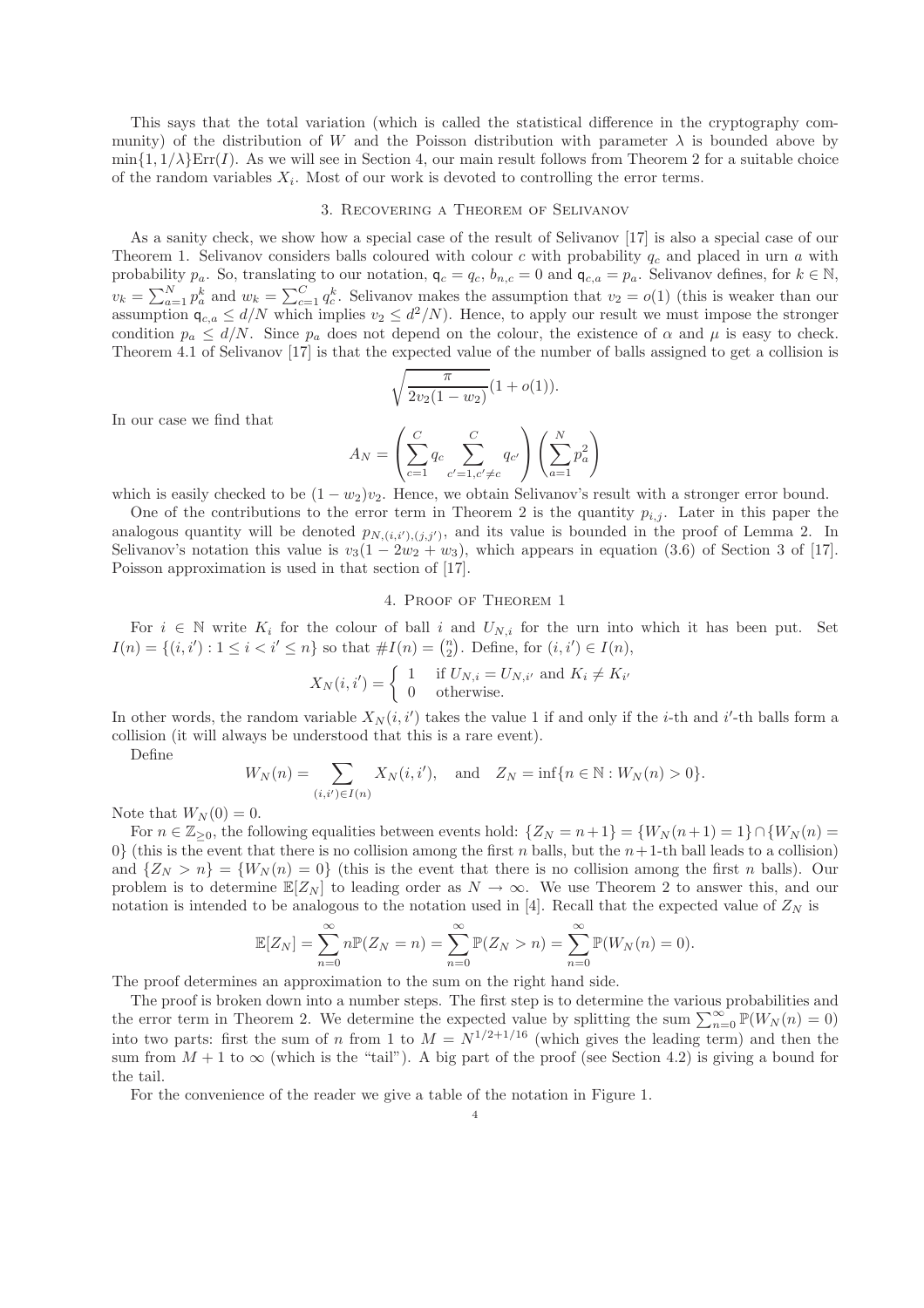| $\overline{N}$                        | Number of urns                                                                                                  |
|---------------------------------------|-----------------------------------------------------------------------------------------------------------------|
| $\mathcal{C}$                         | Number of colours of balls                                                                                      |
| $r_{k,c}$                             | Probability the $k$ -th ball sampled has colour $c$                                                             |
| $q_{c,a}(N)$<br>d                     | Probability, given that the $k$ -th ball has colour $c$ , that it is put in urn $a$                             |
|                                       | Constant such that $0 \leq \mathsf{q}_{c,a} \leq d/N$                                                           |
| $q_c$                                 | Asymptotic average value for $r_{k,c}$                                                                          |
| $b_{n,c}$                             | Deviation of the average probability of colour $c$ balls up to time $n$ from                                    |
|                                       | the asymptotic average                                                                                          |
| К                                     | Constant such that $ b_{n,c}  \leq K/n$ for all c                                                               |
| $\alpha, \mu, S_N$                    | The set $S_N = \{1 \le a \le N : \mathsf{q}_{1,a}, \mathsf{q}_{2,a} \ge \mu/N\}$ satisfies $ S_N  \ge \alpha N$ |
| $A_N$                                 | Defined in equation $(1)$                                                                                       |
| I(n)                                  | $\{(i, i'): 1 \leq i < i' \leq n\}$                                                                             |
| $X_N(i,i')$                           | Random variable which is 1 if and only if the $i$ -th and $i'$ -th balls have different                         |
|                                       | colours but are put in the same urn                                                                             |
| $W_N(n)$                              | $\sum_{(i,i') \in I(n)} X_N(i,i')$                                                                              |
| $Z_N$                                 | $\inf\{n\in\mathbb{N}:W_N(n)>0\}$                                                                               |
| M                                     | $N^{1/2+1/16}$                                                                                                  |
| $p_{N,(i,i')}$                        | $\mathbb{P}(X_N(i,i')=1)$                                                                                       |
| $N_{(i,i')}$                          | Set of indices $(j, j') \in I(n)$ such that $X_N(i, i')$ and $X_N(j, j')$ are not independent                   |
| $\lambda_N(n)$                        | Defined in Lemma 1                                                                                              |
| $p_{N,(i,i'),(j,j')}$                 | $\mathbb{P}(X_N(i, i') = 1 \text{ and } X_N(j, j') = 1)$                                                        |
| $\text{Err}_N(n)$                     | Defined in equation $(6)$                                                                                       |
| $V_{n,N}, V'_{n,N}$                   | Defined in Section 4.2                                                                                          |
| $\epsilon$                            | Small quantity used in Section 4.2                                                                              |
| $\delta$                              | $N^{-1/2}$                                                                                                      |
| $Q_N(\delta)$ , $P_1(n, N, \delta)$ , | Defined in Section 4.2                                                                                          |
| $P_2(n,N,\delta)$                     |                                                                                                                 |

Figure 1. Table of notation

4.1. Determining Probabilities and Error Terms. We use notation analogous to that used in Theorem 2. In particular, the random variables  $X_N(i, i')$  are defined for  $(i, i') \in I(n)$  and we denote  $\mathbb{P}(X_N(i, i') =$ 1) by  $p_{N,(i,i')},$  and  $\mathbb{P}(X_N(i,i')=1, X_N(j,j')=1)$  by  $p_{N,(i,i'),(j,j')}$ .

By Assumptions 1 and 2, using the independence of ball and urn choices we have

$$
\mathbb{P}(X_N(i, i') = 1) = \sum_{a=1}^N \sum_{c=1}^C \mathbb{P}(U_{N,i} = a, K_i = c) \mathbb{P}(U_{N,i'} = a, K_{i'} \neq c)
$$

$$
= \sum_{a=1}^N \sum_{c=1}^C r_{i,c} \mathfrak{q}_{c,a} \sum_{\substack{c'=1, \\ c' \neq c}}^C r_{i',c'} \mathfrak{q}_{c',a}.
$$

So that

(5) 
$$
p_{N,(i,i')} = \mathbb{P}(X_N(i,i') = 1) = \sum_{a=1}^N \sum_{c=1}^C \sum_{\substack{c'=1,\\c'\neq c}}^C r_{i,c} \mathsf{q}_{c,a} r_{i',c'} \mathsf{q}_{c',a}.
$$

Lemma 1. *Define*

$$
\lambda_N(n) = \sum_{(i,i') \in I(n)} p_{N,(i,i')}.
$$

*Then*

$$
\lambda_N(n) = \frac{n^2}{2} A_N + O(n/N)
$$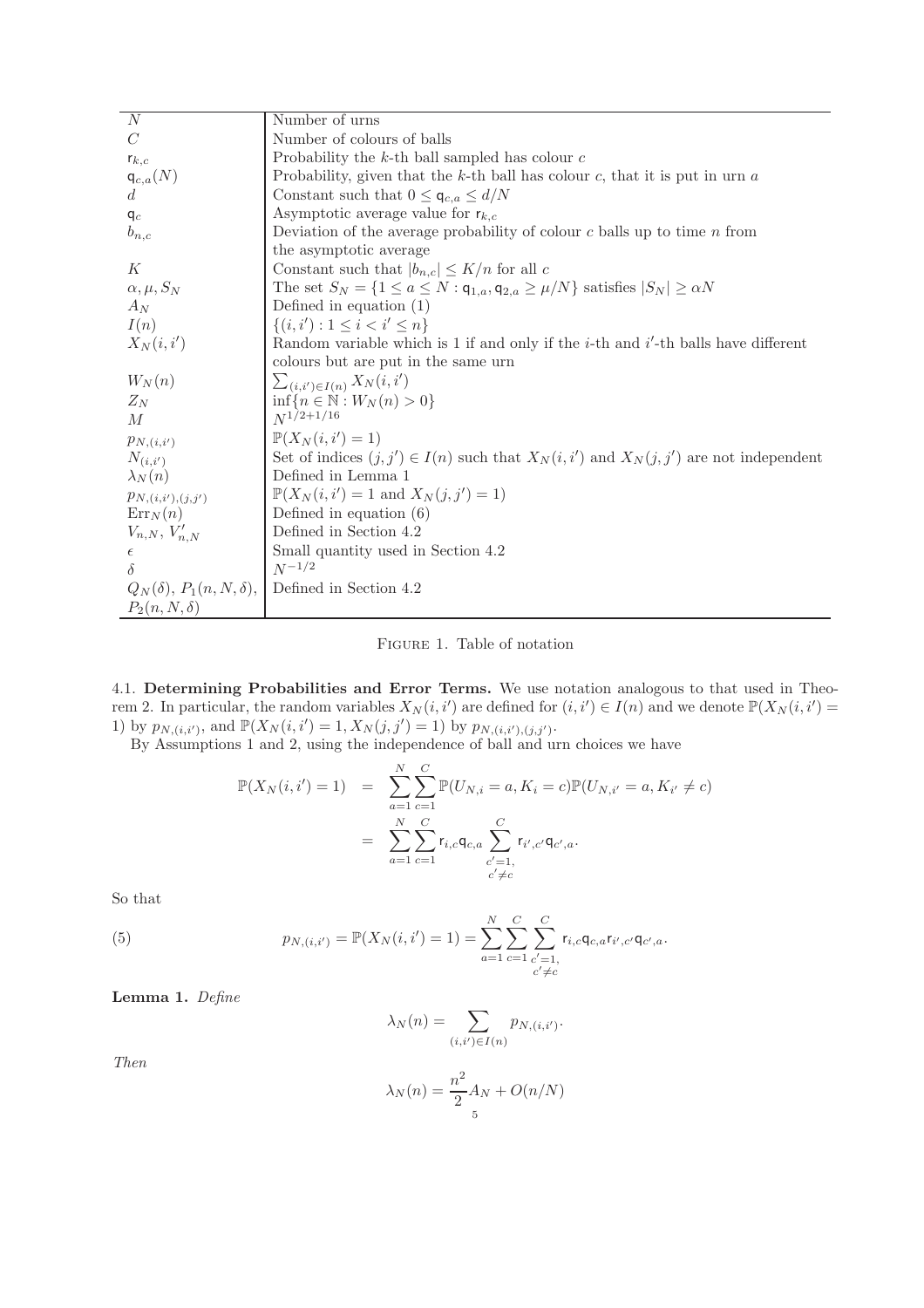*where the term* O(n/N) *is a real number which is positive or negative but whose absolute value is bounded by* cn/N for some constant  $c > 0$ .

*Proof.* It follows from the definitions and (5) that

$$
\lambda_N(n) = \sum_{(i,i') \in I(n)} \sum_{a=1}^N \sum_{c=1}^C \sum_{c' \neq c}^C \mathsf{q}_{c,a} \mathsf{q}_{c',a} \mathsf{r}_{i,c} \mathsf{r}_{i',c'}
$$
\n
$$
= \frac{1}{2} \sum_{a=1}^N \sum_{c=1}^C \mathsf{q}_{c,a} \sum_{c' \neq c} \mathsf{q}_{c',a} \left[ n \mathsf{q}_c n \mathsf{q}_{c'} - \left( n \mathsf{q}_c n \mathsf{q}_{c'} - \sum_{i=1}^n \mathsf{r}_{i,c} \sum_{i'=1}^n \mathsf{r}_{i',c'} \right) - \sum_{i=1}^n \mathsf{r}_{i,c} \mathsf{r}_{i,c'} \right]
$$
\n
$$
= \frac{n^2}{2} A_N - \frac{1}{2} \sum_{a=1}^N \sum_{c=1}^C \mathsf{q}_{c,a} \sum_{c' \neq c} \mathsf{q}_{c',a} \left[ n b_{n,c} n \mathsf{q}_{c'} + n b_{n,c'} \sum_{i=1}^n \mathsf{r}_{i,c} + \sum_{i=1}^n \mathsf{r}_{i,c} \mathsf{r}_{i,c'} \right]
$$
\n
$$
= \frac{n^2}{2} A_N - \frac{1}{2} \sum_{a=1}^N \sum_{c=1}^C \mathsf{q}_{c,a} \sum_{c' \neq c} \mathsf{q}_{c',a} \left[ n b_{n,c} n \mathsf{q}_{c'} + n b_{n,c'} n \mathsf{q}_c - n b_{n,c'} n b_{n,c} + \sum_{i=1}^n \mathsf{r}_{i,c} \mathsf{r}_{i,c'} \right].
$$

We now want to bound the error term. Since  $|b_{n,c}| \leq K/n$  and  $r_{i,c} \leq 1$ , we find that

$$
\left| nb_{n,c} n\mathbf{q}_{c'} + nb_{n,c'} n\mathbf{q}_c - nb_{n,c'} nb_{n,c} + \sum_{i=1}^n \mathbf{r}_{i,c} \mathbf{r}_{i,c'} \right| < n\mathbf{q}_{c'} K + n\mathbf{q}_c K + K^2 + n
$$

which is  $O(n)$ . There are  $NC(C-1)$  terms being added, and  $\mathfrak{q}_{c,a} < d/N$ , hence the error term is  $O(n/N)$ .<br>It follows that  $\lambda_N(n) = \frac{n^2}{2} A_N + O(n/N)$ . It follows that  $\lambda_N(n) = \frac{n^2}{2} A_N + O(n/N)$ .

Poisson approximation already suggests the distribution to be like  $e^{-\lambda_N(n)}$  and so the expected value of n should be like  $\sqrt{\pi/(2A_N)}$ . However, it is important to keep track of the error terms since  $n/N$  is bigger than the leading term when  $n$  is large.

Note that  $X_N(i, i')$  and  $X_N(j, j')$  are independent if and only if  $\{i, i'\} \cap \{j, j'\} = \emptyset$ . In other words, whether or not the i and i'-th balls are a collision is independent of whether or not the j and j'-th balls are a collision when  $\{i, i'\} \cap \{j, j'\} = \emptyset$ . Furthermore, it is clear in this case that, for any set  $J \subseteq I(n)$ ,  $X_N(i, i')$ is independent of  $\{X_N(j, j') : (j, j') \in J\}$  if and only if  $\{i, i'\} \cap (\cup_{(j, j') \in J} \{j, j'\}) = \emptyset$ .

Hence, we have

$$
N_{(i,i')} = \{(j,j') \in I(n) : i = j \text{ or } i = j' \text{ or } i' = j \text{ or } i' = j'\}
$$

and  $|N_{(i,i')}| \leq 4n$ . Now we determine  $p_{N,(i,i'),(j,j')}$ , which is only non-trivial when  $(j,j') \in N_{(i,i')}$  (in the other case,  $X_N(i, i')$  and  $X_N(j, j')$  are independent and  $p_{N,(i,i'),(j,j')} = p_{N,(i,i')} p_{N,(j,j')})$ .

**Lemma 2.** Let notation be as above and  $(i, i') \in I(n)$ . Let  $(j, j') \in N_{(i, i')}$ . Then

$$
p_{N,(i,i'),(j,j')} = \mathbb{P}(X_N(i,i') = 1 \text{ and } X_N(j,j') = 1) \leq C(C-1)^2 d^3 / N^2.
$$

*Proof.* Without loss of generality suppose  $j = i$ . So  $U_{N,i} = U_{N,i'} = U_{N,j'} = U_{N,j'}$  (which are all equal to some value  $1 \le a \le N$ ) and  $K_i = K_j$ . It follows that  $K_{i'} \ne K_i$  and  $K_{j'} \ne K_i$  (the values of  $K_i, K_{i'}$  and  $K_{j'}$ ) are called  $c, c'$  and  $c''$  below). Therefore

$$
p_{N,(i,i'),(j,j')} = \sum_{c=1}^{C} r_{i,c} \sum_{\substack{c'=1,\\c'\neq c}}^{C} r_{i',c'} \sum_{\substack{c''=1,\\c''\neq c}}^{C} r_{j',c''} \sum_{a=1}^{N} \mathsf{q}_{c,a} \mathsf{q}_{c',a} \mathsf{q}_{c'',a}.
$$

Since  $0 \le r_{i,c} \le 1$  and  $0 \le q_{c,a} \le d/N$  the result follows.

Define, as in Theorem 2,

(6) 
$$
\operatorname{Err}_N(n) = \sum_{(i,i') \in I(n)} \sum_{(j,j') \in N_{(i,i')} - \{(i,i')\}} p_{N,(i,i'),(j,j')} + \sum_{(i,i') \in I(n)} \sum_{(j,j') \in N_{(i,i')}} p_{N,(i,i')} p_{N,(j,j')}.
$$

We set  $\text{Err}_N(0) = \text{Err}_N(1) = 0$ . We now give some bounds which will be used later.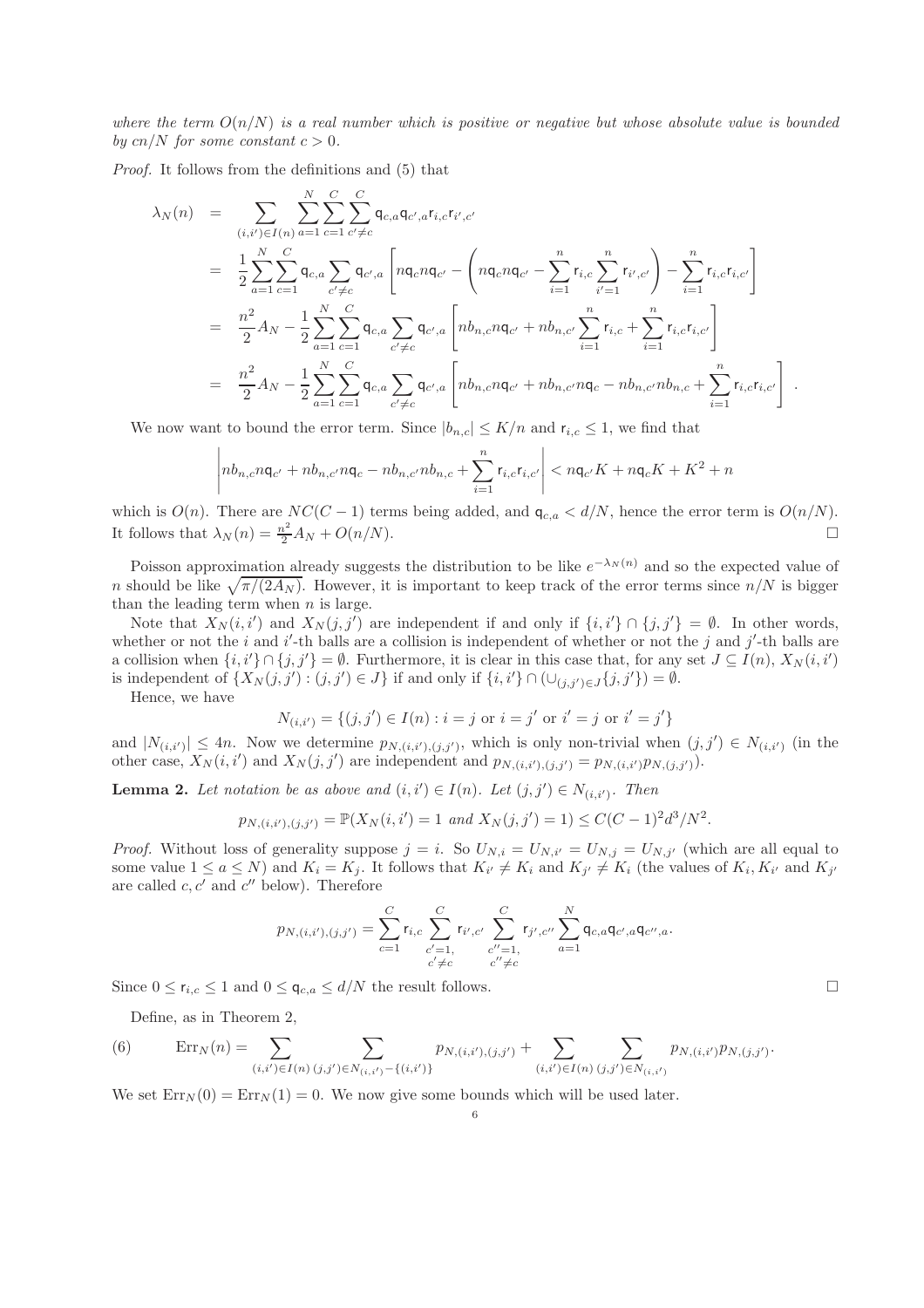Lemma 3. *Let notation be as above and conditions as in Theorem 1. Then*

 $p_{N,(i,i')} = O(1/N)$ ,  $p_{N,(i,i'),(j,j')} = O(1/N^2)$ ,  $A_N = \Theta(1/N)$  and  $Err_N(n) = O(n^3/N^2)$ .

*Proof.* We have

$$
p_{N,(i,i')} = \mathbb{P}(X_N(i,i') = 1) = \sum_{a=1}^N \sum_{c=1}^C \sum_{\substack{c'=1,\\c'\neq c}}^C r_{i,c} \mathbf{q}_{c,a} r_{i',c'} \mathbf{q}_{c',a}.
$$

Since  $0 \le r_{i,c} \le 1$  and  $0 \le \mathsf{q}_{c,a} < d/N$  this is at most  $C(C-1)N(d/N)^2$  which is  $O(1/N)$ . The second statement is Lemma 2. The claim about  $A_N$  has already been established in Section 1. The final result follows from the first, and the facts that  $|I(n)| = \binom{n}{2} < n^2/2$  and  $|N_{(i,i')}| \leq 4n$ .

We have shown in Lemma 3 that  $Err_N(n) \leq c_1 n^3/N^2$  for some constant  $c_1 > 0$  and for sufficiently large N. Taking  $M = N^{1/2+1/16}$  gives

(7) 
$$
\sum_{n=0}^{M} \text{Err}_N(n) \le \frac{c_1}{N^2} \sum_{n=0}^{M} n^3 = \frac{c_1 M^2 (M+1)^2}{4N^2} = O(N^{4/16}) = O(N^{1/4}).
$$

This explains why we take  $M = N^{1/2+1/16}$ . One could try to handle slightly larger values using the bound  $\min\{1, 1/\lambda_N(n)\}$ Err<sub>N</sub> $(n)$ , but we prefer not to do this.

Obtaining the leading term of Theorem 1 using Poisson approximation is given in Section 4.3. Before then we need to bound the contribution to the expected value coming from values  $n > M$ . This is the aim of the next section.

4.2. Bounding the Tail. The aim of this section (which is the most detailed part of the paper) is to show that  $\sum_{n>M} \mathbb{P}(X_N > n) = O(1)$ .

We need to bound  $\mathbb{P}(Z_N > n)$  directly for  $n \geq M$ . Recall that there exists a subset  $S_N$  of the urns of size at least  $\alpha N$  and such that  $q_{1,a}, q_{2,a} \geq \mu/N$  for all  $a \in S_N$ . Given any such  $S_N$ , let  $V_{n,N}$  be the random variable giving the number of urns in  $S_N$  containing a ball of colour 1 once n balls have been put in urns, and let  $V'_{n,N} \leq V_{n,N}$  be the number of urns in  $S_N$  containing a ball of colour 1 that also contain a ball of some other colour. The dependence of these quantities on  $S_N$  will be left implicit. For  $\delta > 0$  we define

$$
P_1(n, N, \delta) = \mathbb{P}(V_{n,N} \leq \delta |S_N|),
$$
 and  $P_2(n, N, \delta) = \mathbb{P}(V_{n,N} > \delta |S_N|, V'_{n,N} = 0).$ 

The first event says that after n balls have been put in urns, the collection of urns in  $S_N$  containing a ball of colour 1 is a small subset of  $S_N$ . The second event says that this collection is not so small, yet there is still no collision of colour 1 with some other colour in  $S_N$ . Then

$$
\mathbb{P}(Z_N > n) \le P_1(n, N, \delta) + P_2(n, N, \delta).
$$

**Lemma 4.** For every  $0 \lt \epsilon, \delta \lt 1$  such that  $\epsilon \lt \min\{q_1, q_2\}$  and all n sufficiently large (depending on  $\epsilon$ ),

$$
P_1(n, N, \delta) \leq 2e^{-\frac{\epsilon^2}{2}n} + \sum_{S \in Q_N(1-\delta)} \left(1 - \sum_{a \in S} \mathsf{q}_{1,a}(N)\right)^{\lceil \mathsf{q}_1 - \epsilon \rceil n}
$$

,

.

*and*

$$
P_2(n, N, \delta) \leq 2e^{-\frac{\epsilon^2}{2}n} + \max_{S \in Q_N(\delta)} \left(1 - \sum_{a \in S} \mathsf{q}_{2,a}(N)\right)^{\lceil \mathsf{q}_2 - \epsilon \rceil n}
$$

*Proof.* The probability that the kth ball has colour 1 is  $r_{k,1}$ . Let  $Y_n$  be the number of balls of colour 1 chosen by time n. Let  $\epsilon > 0$  and choose  $n_0$  such that for all  $n \ge n_0$ ,  $|n^{-1} \sum_{k=1}^n r_{k,1} - q_1| < \epsilon/2$ . Then for all  $n \ge n_0$ ,

$$
\mathbb{P}(|Y_n - n\mathsf{q}_1| > n\epsilon) \le \mathbb{P}\left(|Y_n - \sum_{k=1}^n r_{k,1}| > n\epsilon/2\right) \le 2e^{-2\frac{(n\epsilon/2)^2}{n}} = 2e^{-\frac{\epsilon^2}{2}n},
$$

where the second inequality holds by Hoeffding's inequality (e.g. [12]).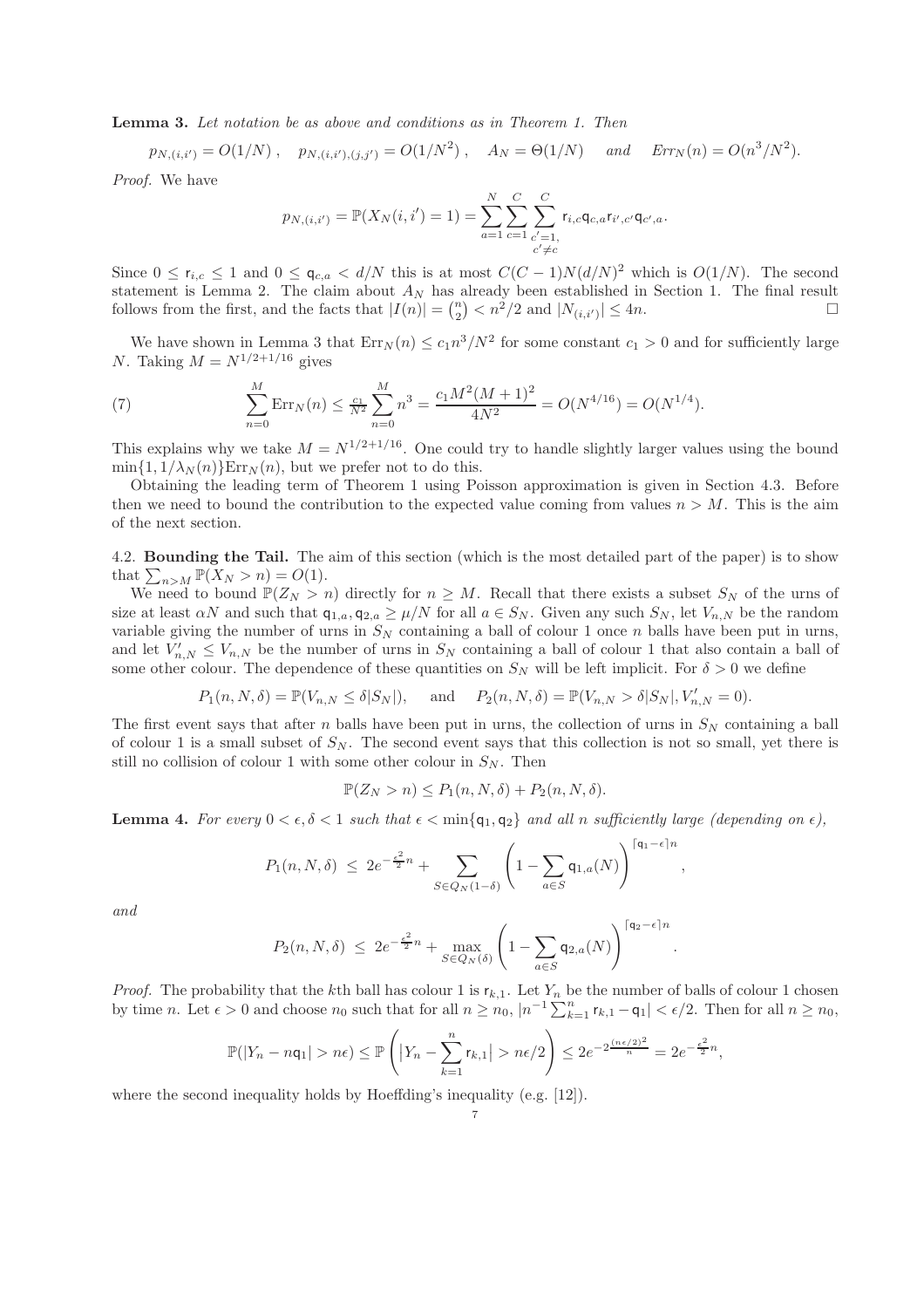It follows that

$$
\mathbb{P}(V_{n,N} \leq \delta|S_N|) \leq \mathbb{P}(V_{n,N} \leq \delta|S_N|, Y_n \geq (q_1 - \epsilon)n) + \mathbb{P}(Y_n < (q_1 - \epsilon)n)
$$
\n
$$
\leq \mathbb{P}\Big(V_{n,N} \leq \delta|S_N|\Big|Y_n \geq (q_1 - \epsilon)n\Big)\mathbb{P}(Y_n \geq (q_1 - \epsilon)n) + 2e^{-\frac{\epsilon^2}{2}n}
$$
\n
$$
\leq \mathbb{P}\Big(V_{n,N} \leq \delta|S_N|\Big|Y_n \geq (q_1 - \epsilon)n\Big) + 2e^{-\frac{\epsilon^2}{2}n}.
$$
\n
$$
(8)
$$

Now, consider the event  $\{V_{n,N} \leq \delta |S_N|\}$ . If all balls of colour 1 in  $S_N$  lie in a small subset, say S, of these urns then all balls of colour 1 avoid a large set  $S' = S_N - S$  of urns. Hence, this set of events is equal to

$$
\{\exists S' \subset S_N \text{ with } |S'| > (1 - \delta)|S_N| : \text{ all } Y_n \text{ balls of colour 1 miss } S'\}
$$
  
= 
$$
\{\exists S' \subset S_N \text{ with } |S'| = \lfloor (1 - \delta)|S_N| \rfloor + 1 : \text{ all } Y_n \text{ balls of colour 1 miss } S'\}
$$
  
= 
$$
\bigcup_{S' \in Q_N(1 - \delta)} \{\text{all } Y_n \text{ balls of colour 1 miss } S'\}.
$$

Therefore,

$$
\mathbb{P}\left(V_{n,N} \leq \delta|S_N|\middle|Y_n \geq (q_1 - \epsilon)n\right) = \mathbb{P}\left(\bigcup_{S' \in Q_N(1-\delta)} \{\text{all } Y_n \text{ colour 1 balls miss } S'\}\middle|Y_n \geq (q_1 - \epsilon)n\right)
$$
  

$$
\leq \sum_{S' \in Q_N(1-\delta)} \mathbb{P}\left(\text{all } Y_n \text{ colour 1 balls miss } S'\middle|Y_n \geq (q_1 - \epsilon)n\right)
$$
  

$$
\leq \sum_{S' \in Q_N(1-\delta)} \mathbb{P}\left(\left[\left(q_1 - \epsilon\right)n\right] \text{ colour 1 balls all miss } S'\right)
$$
  

$$
= \sum_{S' \in Q_N(1-\delta)} \left(1 - \sum_{a \in S'} q_{1,a}(N)\right)^{\left\lceil (q_1 - \epsilon)n \right\rceil}.
$$

Putting this back into (8) gives

$$
\mathbb{P}(V_{n,N} \le \delta|S_N|) \le 2e^{-\frac{\epsilon^2}{2}n} + \sum_{S' \in Q_N(1-\delta)} \left(1 - \sum_{a \in S'} \mathsf{q}_{1,a}(N)\right)^{\lceil(\mathsf{q}_1-\epsilon)n\rceil}
$$

,

which gives the first claim of the Lemma.

For the second bound, let  $Y'_n$  be the number of balls of colour 2 chosen by time n. (It is sufficient to consider the balls of colour 2, but one could equally consider all balls of colour  $c \neq 1$ .) Choose  $n_1$  such that for all  $n \ge n_1$ ,  $|n^{-1} \sum_{k=1}^n r_{2,c} - q_2| < \epsilon/2$ . Then, as above,

$$
\mathbb{P}(V_{n,N} > \delta | S_N|, V'_{n,N} = 0) \leq \mathbb{P}(V_{n,N} > \delta | S_N|, V'_{n,N} = 0, Y'_n \geq (\mathsf{q}_2 - \epsilon)n) + \mathbb{P}(Y'_n < (\mathsf{q}_2 - \epsilon)n)
$$
\n
$$
\leq \mathbb{P}(V_{n,N} > \delta | S_N|, V'_{n,N} = 0, Y'_n \geq (\mathsf{q}_2 - \epsilon)n) + 2e^{-\frac{\epsilon^2}{2}n}.
$$

Now

$$
\{V_{n,N} > \delta |S_N|\} \subset \{\exists S \subset S_N : |S| > \delta |S_N|, \text{ each } a \in S \text{ contains a ball of colour 1}\}
$$
  
= 
$$
\{\exists S \subset S_N : |S| = \lfloor \delta |S_N| \rfloor + 1, \text{ each } a \in S \text{ contains a ball of colour 1}\}
$$
  
= 
$$
\bigcup_{S \in Q_N(\delta)} \{\text{each } a \in S \text{ contains a ball of colour 1}\}.
$$

Let  $\{S_1, S_2, \ldots S_{|Q_N(\delta)|}\}\)$  be an enumeration of  $Q_N(\delta)$ , and for  $i = 1, \ldots, |Q_N(\delta)|\$ let

$$
B_{i,n} = \{ \text{each urn } a \in S_i \text{ contains a ball of colour } 1 \} \cap \{ Y'_n \geq (\mathsf{q}_2 - \epsilon)n \}.
$$

Then the first term on the right hand side of (9) is bounded by

$$
(10) \mathbb{P}\Big(\bigcup_{1 \leq i \leq |Q_N(\delta)|} B_{i,n}, V'_{n,N} = 0\Big) \leq \mathbb{P}\Big(V'_{n,N} = 0\Big| \bigcup_{\substack{1 \leq i \leq |Q_N(\delta)|\\8}} B_{i,n}\Big) = \mathbb{P}\Big(V'_{n,N} = 0\Big| \bigcup_{1 \leq i \leq |Q_N(\delta)|} D_{i,n}\Big),
$$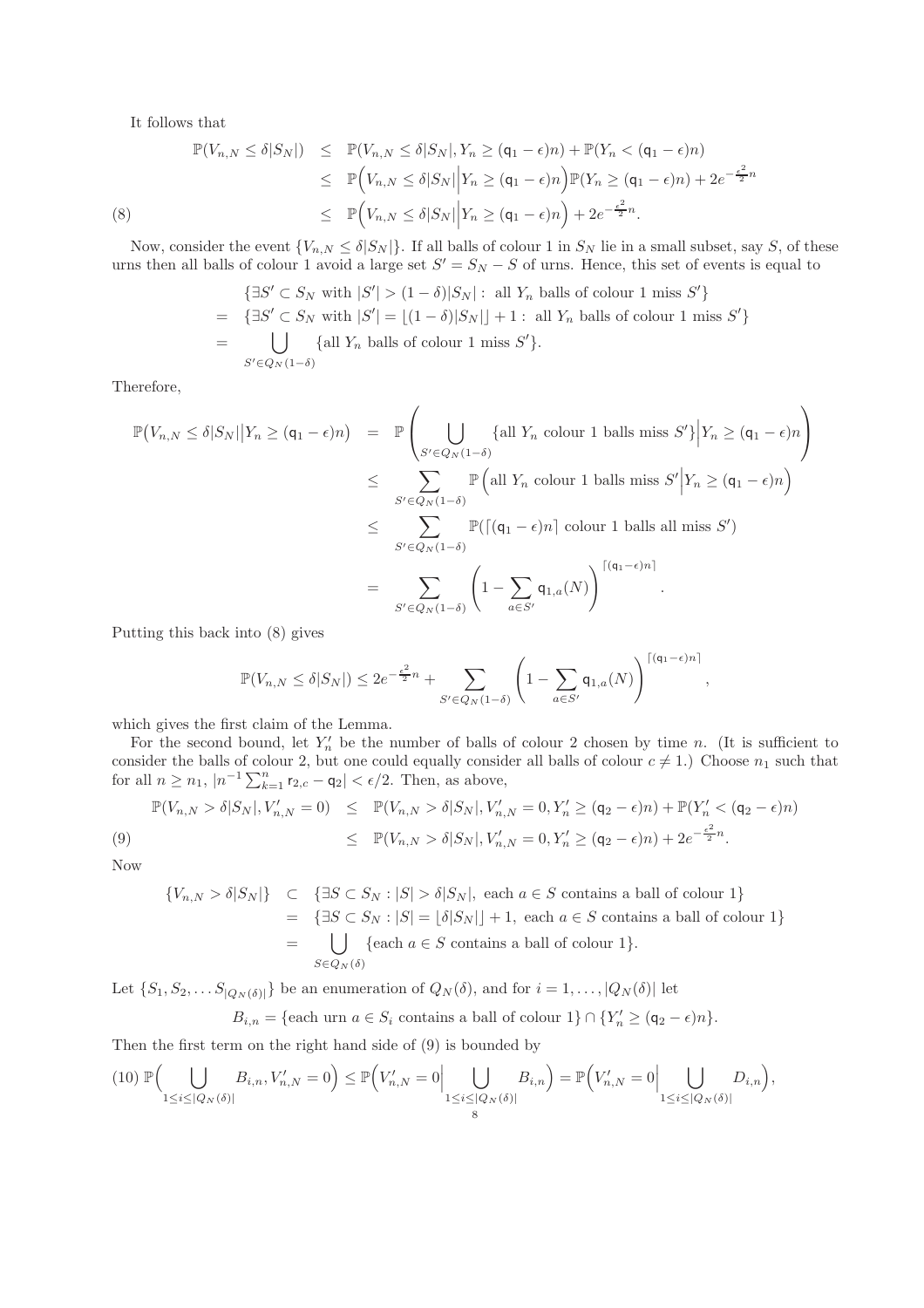where  $D_{i,n} = B_{i,n} \setminus (\cup_{j, are disjoint events. We claim that for a finite collection of disjoint events  $D_i$$ (of positive probability),

(11) 
$$
\mathbb{P}(E|\cup_i D_i) \leq \max_i \mathbb{P}(E|D_i).
$$

To see this note that it is equivalent to

$$
\frac{\sum_i \mathbb{P}(E \cap D_i)}{\sum_i \mathbb{P}(D_i)} \le \max_i \frac{\mathbb{P}(E \cap D_i)}{\mathbb{P}(D_i)}.
$$

However this is true since it is easy to prove (by induction on n) that for any  $x_i, y_i > 0, i = 1, \ldots, n$ ,

$$
\frac{\sum_{i=1}^{n} x_i}{\sum_{i=1}^{n} y_i} \le \max_{1 \le i \le n} \frac{x_i}{y_i}.
$$

Applying (11) to (10) we see that (10) is bounded above by

$$
\max_{i \leq |Q_N(\delta)|} \mathbb{P}\Big(V'_{n,N} = 0 \Big| D_{i,n} \Big) \leq \max_{1 \leq i \leq |Q_N(\delta)|} \mathbb{P}\big(\lceil (q_2 - \epsilon)n \rceil \text{ colour 2 balls all miss } S_i\big)
$$
  

$$
\leq \max_{1 \leq i \leq |Q_N(\delta)|} \left(1 - \sum_{a \in S_i} q_{2,a}(N)\right)^{\lceil (q_2 - \epsilon)n \rceil},
$$

which completes the proof.

**Lemma 5.** Let notation be as above, conditions as in Theorem 1 and define  $M = N^{1/2+1/16}$ . Then

$$
\sum_{n=M}^{\infty} P_1(n, N, N^{-1/2}) = O(1).
$$

*Proof.* Lemma 4 showed that for n sufficiently large (not depending on N) and for  $0 < \delta < 1$ 

$$
P_1(n, N, \delta) \leq 2e^{-\epsilon^2 n/2} + \sum_{S \in Q_N(1-\delta)} \left(1 - \sum_{a \in S} \mathsf{q}_{1,a}(N)\right)^{\lceil \mathsf{q}_1 - \epsilon \rceil n}
$$

By Assumption 2, for  $S \subset S_N$  with  $|S| = \lfloor (1 - \delta)|S_N| \rfloor + 1$  we have

$$
\mu(1-\delta) \leq \sum_{a \in S} \mathsf{q}_{1,a}(N).
$$

Hence,

$$
P_1(n, N, \delta) \le 2e^{-\epsilon^2 n/2} + \binom{|S_N|}{\lfloor (1-\delta)|S_N| \rfloor + 1} (1 - \mu(1-\delta))^{\lceil \mathsf{q}_1 - \epsilon \rceil n}.
$$

By taking subsets of  $S_N$ , if necessary, for any  $\alpha' > \alpha$  and for all N sufficiently large, there is an  $S_N$  satisfying Assumption 2 with  $|S_N| = \lceil \alpha N \rceil \leq \alpha' N$ . Fixing such an  $S_N$  and using the bounds  $\binom{n}{k} \leq (n e/k)^k$  and  $\delta x - 1 \leq x - (\lfloor (1 - \delta)x \rfloor + 1) \leq \delta x$  gives (for N sufficiently large)

$$
\begin{array}{rcl}\n\left(\begin{array}{c} |S_N| \\
\lfloor(1-\delta)|S_N|\rfloor+1\end{array}\right) & = & \left(\begin{array}{c} |S_N| \\
\lfloor S_N| - (\lfloor(1-\delta)|S_N|\rfloor+1)\end{array}\right) \\
& \leq & \left(\frac{|S_N|e}{\delta|S_N|-1}\right)^{\delta|S_N|} \\
& \leq & \left(\frac{2e}{\delta}\right)^{\delta\alpha'N} \\
& = & \exp\left((1+\ln(2/\delta))\delta\alpha'N\right).\n\end{array}
$$

Taking  $\delta = 1/\sqrt{N} \to 0$  and  $0 < \mu < 1$ , for N sufficiently large,  $1 - \mu(1 - \delta) \le 1 - \mu/2 < 1$ . Hence, for N and  $n$  sufficiently large (depending only on constants in the model and not depending on each other),

$$
P_1(n, N, N^{-1/2}) \leq 2 \exp(-\epsilon^2 n/2) + \exp((1 + \ln(2/\sqrt{N}))\alpha' \sqrt{N})(1 - \mu/2)^{\lceil q_1 - \epsilon \rceil n}.
$$

.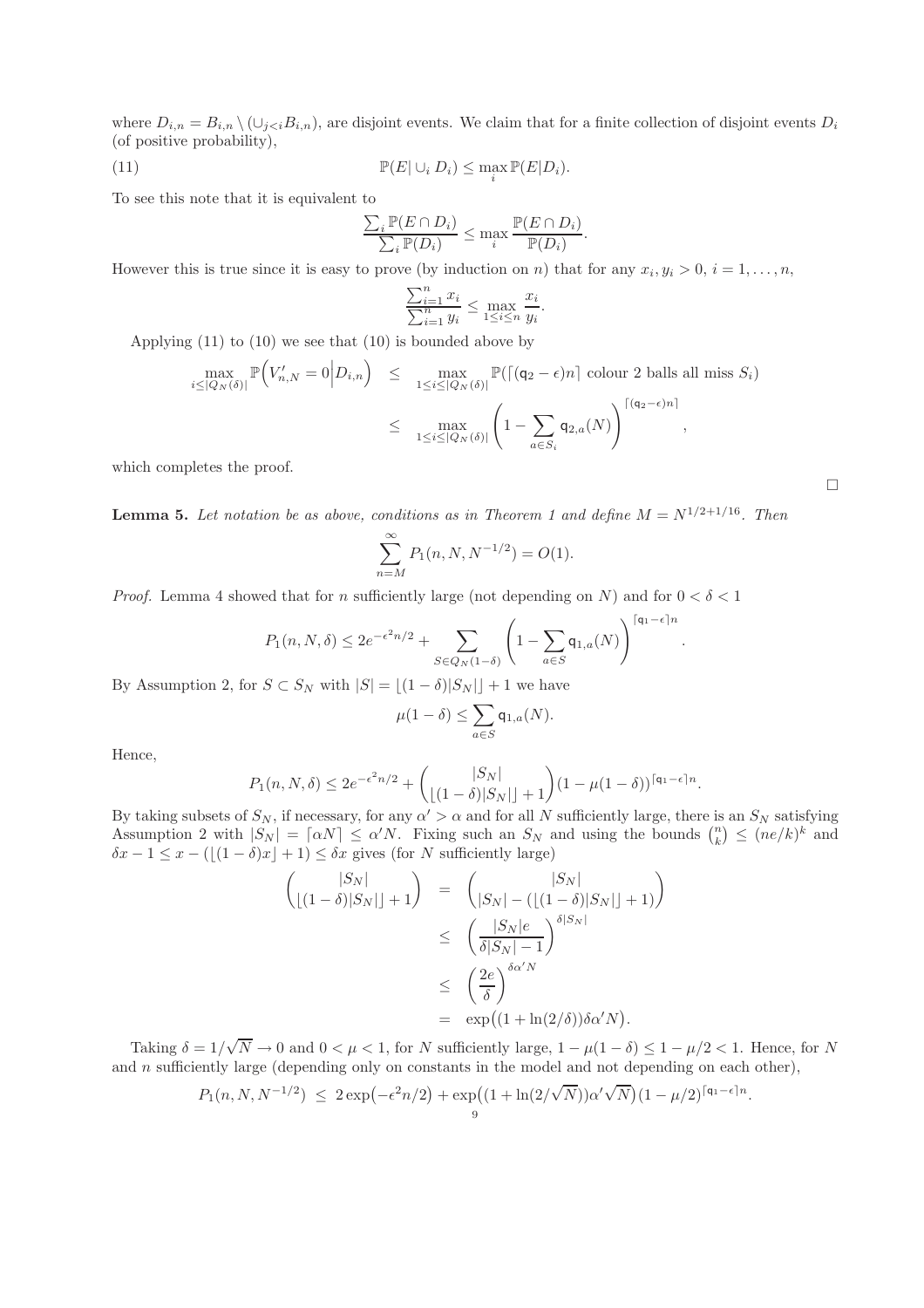Therefore, setting  $\eta = (1 - \mu/2)^{\lceil q_1 - \epsilon \rceil} < 1$  and  $\eta' = -\ln \eta > 0$ ,

$$
\sum_{n=M}^{\infty} P_1(n, N, N^{-1/2}) \leq O(1) + \exp((1 + \ln(2/\sqrt{N}))\alpha' \sqrt{N}) \int_M^{\infty} \eta^x dx
$$
  

$$
\leq O(1) + \exp((1 + \ln(2/\sqrt{N}))\alpha' \sqrt{N}) \exp(-\eta'M)/\eta'.
$$

The result now follows from the facts that  $M = N^{1/2+1/16}$  and  $(1 + \ln(2/\sqrt{N}))\alpha' \sqrt{N} \leq \eta' \sqrt{N} N^{1/16}$  for all N sufficiently large.  $\Box$ 

**Lemma 6.** Let notation be as above, conditions as in Theorem 1 and let  $M = N^{1/2+1/16}$ . Then

$$
\sum_{n=M}^{\infty} P_2(n, N, N^{-1/2}) = O(1).
$$

*Proof.* Lemma 4 showed that for n sufficiently large (not depending on  $N$ )

$$
P_2(n, N, \delta) \le 2e^{-\epsilon^2 n/2} + \max_{S \in Q_N(\delta)} \left(1 - \sum_{a \in S} \mathsf{q}_{2,a}(N)\right)^{\lceil \mathsf{q}_2 - \epsilon \rceil n}
$$

For any  $S_N$  satisfying Assumption 2,  $\mu \alpha \frac{|S|}{|S_N|} \leq \sum_{a \in S} q_{2,a}(N)$  so for all  $S \in Q_N(\delta)$  and sufficiently large N,

.

.

$$
1 - \sum_{a \in S} \mathsf{q}_{2,a}(N) \le 1 - \mu \alpha \frac{\delta|S_N| + 1}{|S_N|} \le 1 - \mu \alpha \frac{\delta}{2} < 1.
$$

We have  $1 - \mu \alpha \delta / 2 \leq e^{-\frac{1}{2} \mu \alpha \delta}$  so that

$$
\left(1 - \sum_{a \in S} \mathsf{q}_{2,a}(N)\right)^{\lceil \mathsf{q}_2 - \epsilon \rceil n} \leq \left(1 - \mu \alpha \delta/2\right)^{\lceil \mathsf{q}_2 - \epsilon \rceil n} \leq \exp\left(-\frac{1}{2} \mu \alpha \lceil \mathsf{q}_2 - \epsilon \rceil n \delta\right).
$$

Therefore for all  $N$  and  $n$  sufficiently large (depending only on constants in the model and not depending on each other),

$$
P_2(n, N, \delta) \le 2 \exp(-\epsilon^2 n/2) + \exp(-\frac{1}{2}\mu \alpha \lceil \mathsf{q}_2 - \epsilon \rceil n \delta)
$$

It follows that

$$
\sum_{n=M}^{\infty} P_2(n, N, N^{-1/2}) \leq O(1) + \int_M^{\infty} \exp\left(-\frac{1}{2}\mu\alpha N^{-\frac{1}{2}}(q_2 - \epsilon)x\right) dx
$$
  
=  $O(1) + \frac{2N^{\frac{1}{2}}}{\mu\alpha(q_2 - \epsilon)} \exp\left(-\frac{1}{2}\mu\alpha N^{-\frac{1}{2}}(q_2 - \epsilon)M\right)$   
=  $O(1) + O\left(N^{1/2} \exp\left(-cN^{1/2+1/16-1/2}\right)\right)$   
=  $O(1) + O\left(N^{1/2}e^{-cN^{1/16}}\right)$ 

for some constant  $c > 0$ . Therefore this term is  $O(1)$  as required.

4.3. Proof of Theorem 1. Recall that  $W_N(n)$  is the number of collisions of balls of different colour when n balls have been put in urns. Then  $\mathbb{P}(Z_N > n) = \mathbb{P}(W_N(n) = 0)$  and we wish to compute

$$
\mathbb{E}[Z_N] = \sum_{n=0}^{\infty} \mathbb{P}(Z_N > n) = \sum_{n=0}^{\infty} \mathbb{P}(W_N(n) = 0).
$$

Therefore

$$
\sum_{n=0}^{M} \mathbb{P}(W_N(n) = 0) \leq \mathbb{E}[Z_N] \leq \sum_{n=0}^{M} \mathbb{P}(W_N(n) = 0) + \sum_{n>M} \mathbb{P}(Z_N > n).
$$

The final term is  $O(1)$  by Lemmas 5 and 6.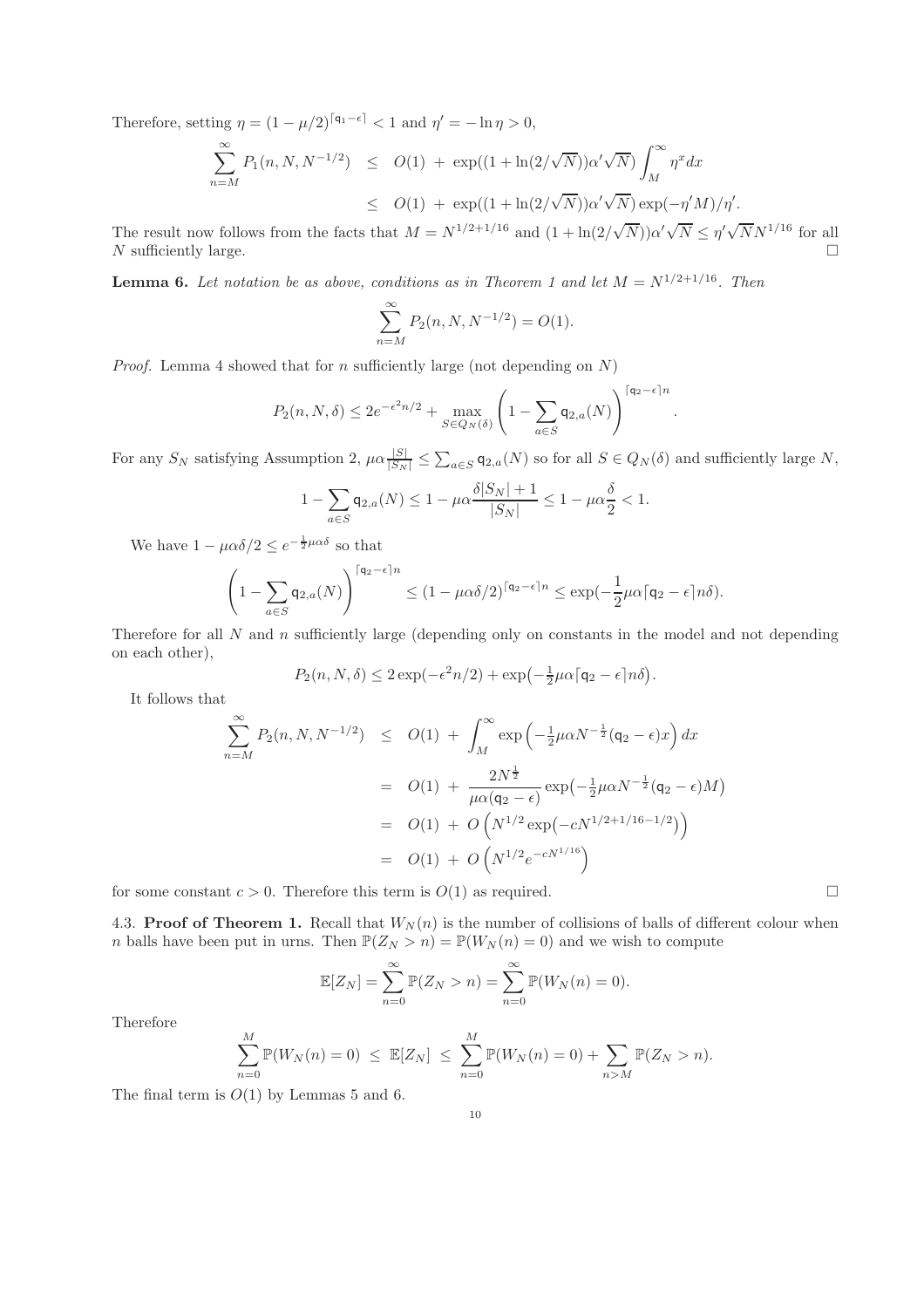The first term is equal to

$$
\sum_{n=0}^{M} e^{-\lambda_N(n)} + \sum_{n=0}^{M} (\mathbb{P}(W_N(n) = 0) - e^{-\lambda_N(n)})
$$

By Theorem 2 and equation (7), the second term here is at most

$$
2\sum_{n=0}^{M} \text{Err}_N(n) = O(N^{1/4}).
$$

Now, by Lemma 1 we have  $|\lambda_N(n) - n^2 A_N/2| = O(n/N)$ . Hence, for some constant  $c > 0$ ,

$$
\sum_{n=0}^{M} e^{-n^2 A_N/2 - cn/N} \le \sum_{n=0}^{M} e^{-\lambda_N(n)} \le \sum_{n=0}^{M} e^{-n^2 A_N/2 + cn/N}.
$$

For  $0 \le n \le M$  we have  $e^{cn/N} \le e^{cM/N} = e^{c/N^{1/2-1/16}}$ . Further, since  $e^x \le 1+2x$  for  $0 \le x \le 1.25$ , we have  $e^{c/N^{1/2-1/16}} \leq 1 + 2c/N^{1/2-1/16}$  for N sufficiently large. Similarly  $e^{-c/N^{1/2-1/16}} \leq 1 - c/N^{1/2-1/16}$  using  $1-x \leq e^{-x}$ . Hence,

$$
\sum_{n=0}^{M} e^{-\lambda_N(n)} = \left(1 + O(N^{-\frac{7}{16}})\right) \sum_{n=0}^{M} e^{-n^2 A_N/2}.
$$

Now,

$$
\int_0^M e^{-x^2 A_N/2} dx \le \sum_{n=0}^M e^{-n^2 A_N/2} \le 1 + \int_0^M e^{-x^2 A_N/2} dx.
$$

We write the integral as

$$
\int_0^\infty e^{-x^2 A_N/2} dx - \int_M^\infty e^{-x^2 A_N/2} dx.
$$

As is well-known,

$$
\int_0^{\infty} e^{-x^2 A_N/2} dx = \frac{1}{2} \sqrt{\pi 2/A_N} = \sqrt{\pi / (2A_N)}
$$

which provides the leading term of Theorem 1.

Since  $A_N \ge f/N$ ,

$$
\int_{M}^{\infty} e^{-x^2 A_N/2} dx \le \int_{M}^{\infty} e^{-fx^2/(2N)} dx \le \int_{M}^{\infty} e^{-fMx/(2N)} dx = \frac{2N}{fM} e^{-fM^2/(2N)}.
$$

This is  $O(1)$  since  $M = N^{1/2+1/16}$ .

Putting it all together we have

$$
\mathbb{E}[Z_N] = \sum_{n=0}^{M} \mathbb{P}(W_N(n) = 0) + O(1)
$$
  
\n
$$
= \sum_{n=0}^{M} e^{-\lambda_N(n)} + O(N^{\frac{1}{4}})
$$
  
\n
$$
= (1 + O(N^{-\frac{7}{16}})) \sum_{n=0}^{M} e^{-\frac{1}{2}n^2 A_N} + O(N^{\frac{1}{4}})
$$
  
\n
$$
= (1 + O(N^{-\frac{7}{16}})) \left[ \sqrt{\frac{\pi}{2A_N}} + O(1) \right] + O(N^{\frac{1}{4}})
$$
  
\n
$$
= (1 + O(N^{-\frac{7}{16}})) \sqrt{\frac{\pi}{2A_N}} + O(N^{\frac{1}{4}}).
$$

Finally, since  $\sqrt{1/A_N} = O(N^{1/2})$  it follows that

$$
(1 + O(N^{-\frac{7}{16}}))\sqrt{\frac{\pi}{2A_N}} = \sqrt{\frac{\pi}{2A_N}} + O(N^{1/16}).
$$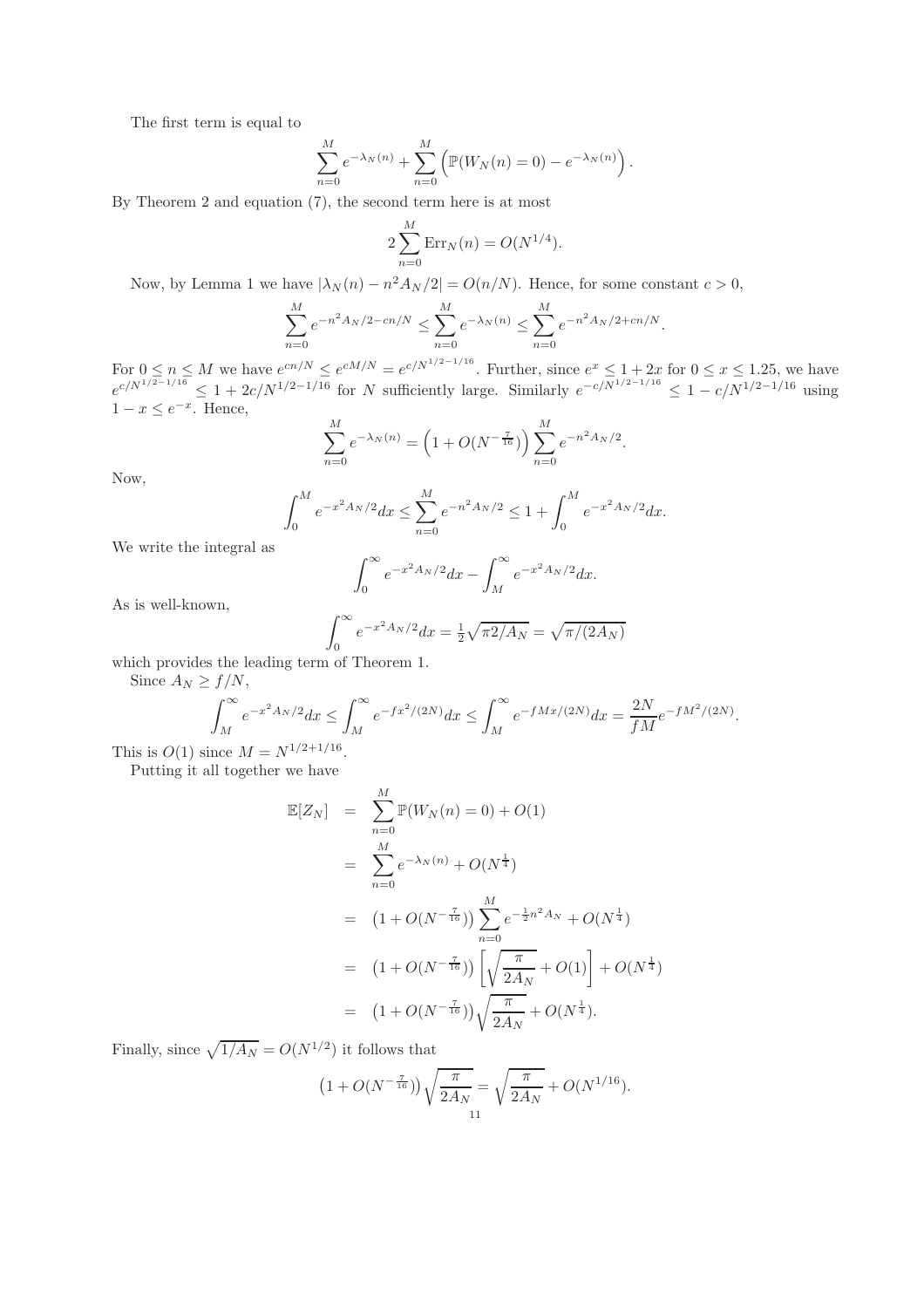This completes the proof.  $\square$ 

Note that with more work one could presumably obtain a tighter error bound, but this is sufficient for the applications in [9, 10].

# 5. Applications to the DLP

Recall the discrete logarithm problem from the introduction. There are a number of algorithms to solve the DLP in an interval, but recent work of Galbraith and Ruprai [8] and Galbraith, Pollard and Ruprai [10] has shown that variants of an algorithm due to Gaudry and Schost [11] can be used to give good results. For background on the Gaudry-Schost algorithm and its analysis we refer to [8, 11].

These algorithms perform pseudorandom walks in certain sets. Recall that an instance of the DLP consists of a pair  $(g, h)$  of group elements such that  $h = g^a$  for some integer a that we wish to compute. A pseudorandom walk is a sequence of group elements  $x_1, x_2, \ldots$ . A walk is called "tame" if each element is of the form  $x_i = g^{a_i}$  where the integers  $a_i$  are known to the algorithm. A walk is called "wild" if each element is of the form  $x_j = hg^{b_j}$  where the integers  $b_j$  are known to the algorithm. A collision in the walk therefore gives an equation of the form  $g^{a_i} = h g^{b_j}$ , from which one solves the problem as  $h = g^{a_i - b_j}$ . The expected number of group operations performed by the algorithm depends on the expected number of samples from the group until a tame and wild walk collide. We think of the "tame" walks as being colour 1 and the "wild" walks as being colour 2 (sometimes there is another type of wild walk, in which case a third colour is needed). The group elements are thought of as urns, and if a walk visits a group element then we think of a ball of the corresponding colour being placed in the corresponding urn.

The subclass of models relevant to the above algorithm is as follows. Let  $C \in \{2,3\}$  be the number of colours and let  $q_1 = q_2 = \cdots = q_C = 1/C$  (with  $b_{k,c}$  satisfying the required property).

Let  $\alpha \in (0,1)$  and let  $\{M_N\}_{N\in\mathbb{N}}$  be an N-valued sequence satisfying  $M_N < N$  and  $p_N = M_N/N$ . Suppose that for each colour  $1 \leq c \leq C$  and each N there is a subset  $S_c(N)$  of the N urns such that  $|S_c(N)| = M_N$ and that for each c, a, N

$$
\mathsf{q}_{c,a}(N) = \begin{cases} p_N, & a \in S_c(N) \\ 0, & \text{otherwise.} \end{cases}
$$

For this class of models, since

$$
\sum_{a=1}^N \mathsf{q}_{c,a} \mathsf{q}_{c',a} = |S_c(N) \cap S_{c'}(N)| p_N^2,
$$

we have

$$
A_N = \frac{p_N^2}{C^2} \sum_{c=1}^C \sum_{c'=1}^C |S_c(N) \cap S_{c'}(N)| = \frac{2p_N^2}{C^2} \sum_{c=1}^C \sum_{c'>c} |S_c(N) \cap S_{c'}(N)|.
$$

Therefore,

(12) 
$$
\sqrt{\frac{\pi}{2A_N}} = \frac{C\sqrt{\pi}}{2p_N} \left( \sum_{c=1}^{C-1} \sum_{c'=c+1}^{C} |S_c(N) \cap S_{c'}(N)| \right)^{-\frac{1}{2}}.
$$

Suppose further that there exist colours  $c, c' \neq c$  such that  $|S_c(N) \cap S_{c'}(N)| \geq \alpha N$ . It follows immediately from our main result (taking  $S_N = S_c(N) \cap S_{c'}(N)$  for the specific colours c and c' mentioned above) that the expected time of the algorithm is (12) to leading order.

More relevant for this paper is that Galbraith and Ruprai [9] have used the Gaudry-Schost algorithm to solve the discrete logarithm problem in an interval taking advantage of equivalence classes under inversion. This variant leads to non-uniform distributions on the group elements sampled, and the distributions depend on whether one is running a tame or wild walk. The analysis of the algorithm requires the main result of our paper. We now explain how Theorem 3 of [9] is derived from this result. First, we give the statement of it.

**Theorem 3.** Let  $N \in \mathbb{N}$  and  $0 \leq A \leq N/2$ . Suppose we have an unlimited number of balls of two colours, *red and blue, and* N *urns. Suppose we alternately*<sup>1</sup> *choose balls of each colour and put them in random urns,*

<sup>1</sup>When running the algorithm on a serial computer one can arrange the computation so that tame and wild walks take alternate steps. This corresponds to alternate choices of colours. However, in practice one often considers distributed or parallel implementations and in this setting it is much more realistic to assume that balls are coloured with probability 1/2.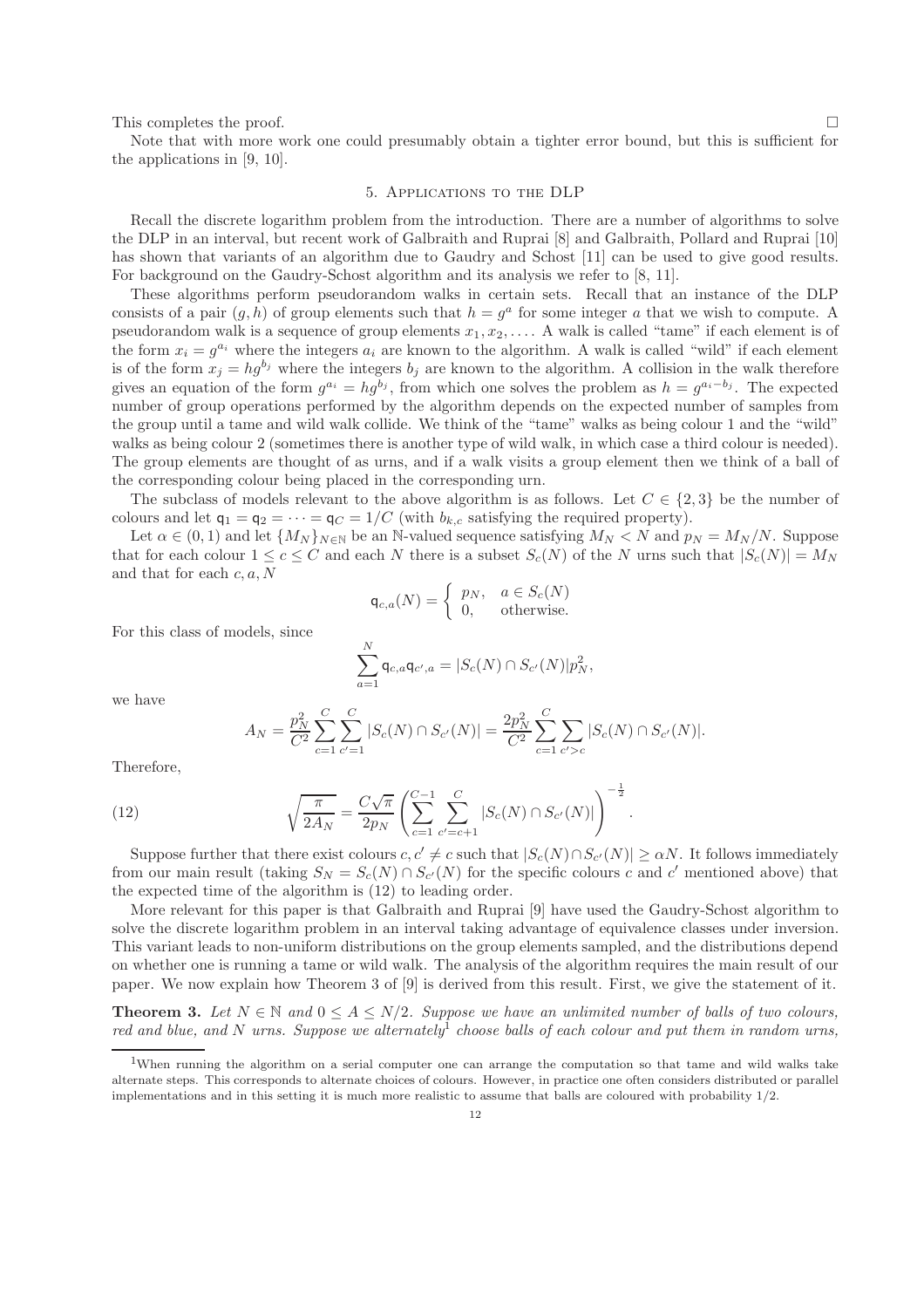*independently of previous urn selections. Red balls are assigned to the* N *urns uniformly. Blue balls are assigned to the* N *urns with the following probabilities: each urn*  $1 \le u \le A$  *is chosen with probability*  $2/N$ *, each urn*  $A < u \le N - A$  *is chosen with probability* 1/N, and urns  $N - A < u \le N$  are used with probability 0*. Then the expected number of assignments that need to be made in total before we have an urn containing two balls of different colour is*  $\sqrt{\pi N} + O(N^{1/4})$ *.* 

*Proof.* The colours are chosen alternately, so suppose the  $k$ -th ball has colour 1 when  $k$  is odd and colour 2 when k is even. In the language of Assumption 1 this means that  $r_{k,1} = (1 - (-1)^k)/2$  and  $r_{k,2} = (1 + (-1)^k)/2$ . It follows that  $q_1 = q_2 = 1/2$  and

$$
b_{n,1} = \frac{1}{2} - \frac{1}{n} \sum_{k=1}^{n} \frac{1 - (-1)^k}{2} = \frac{1}{2n} \sum_{k=1}^{n} (-1)^k \in \{0, -\frac{1}{2n}\}, \quad \text{and } b_{n,2} = \frac{1}{2} - \frac{1}{n} \sum_{k=1}^{n} \frac{1 + (-1)^k}{2} \in \{0, \frac{1}{2n}\}.
$$

Hence  $|b_{n,c}| \leq K/n$  with  $K = \frac{1}{2}$ .

If colour 1 is red and colour 2 is blue, then in the language of Assumption 2,  $q_{1,a} = 1/N$  for  $1 \le a \le N$ , and

$$
\mathsf{q}_{2,a} = \begin{cases} 2/N, & 1 \le a \le A \\ 1/N, & A < a < N - A \\ 0, & N - A \le a \le N. \end{cases}
$$

Since  $A \le N/2$  we can let  $S_N = \{a \in \mathbb{Z} : 1 \le a \le N/2\}$  so that  $|S_N| = \lfloor \frac{N}{2} \rfloor$  and  $\alpha = 1/2 - \epsilon$ . Since  $\mathsf{q}_{c,a} \geq 1/N$  for all  $a \in S_N$  and  $c = 1, 2$ , Assumption 2 holds. Hence, we can apply Theorem 1.

One computes

$$
A_N = 2\frac{1}{2}\frac{1}{2}\left(A\frac{2}{N}\frac{1}{N} + (N - 2A)\frac{1}{N}\frac{1}{N}\right) = \frac{1}{2N}.
$$

Hence, by Theorem 1 the expected number of trials until there is a collision is

√

$$
\overline{\pi N} + O(N^{1/4})
$$

as claimed.  $\square$ 

As shown in  $[9]$  this leads to an algorithm for the DLP in an interval of length  $N$  with conjectural average case expected asymptotic complexity of  $(1.36 + \epsilon)\sqrt{N}$  group operations for small  $\epsilon > 0$ . The factor  $\epsilon$  comes from a number of practical issues with the algorithm (in particular the fact that we are using a pseudorandom walk and that the equivalence classes can lead to small cycles) and it is unclear whether  $\epsilon$ can be made arbitrarily small without other aspects of the algorithm starting to dominate the running time.

### 6. A Paradox about Birthdays

In some variants of the discrete logarithm algorithms it happens that balls of one colour are assigned to a smaller set of possible urns than balls of another colour. One might believe that to minimise the expected time until a collision occurs, the latter colour should be sampled more than the former one. However, a consequence of our results is that, at least asymptotically, one should sample equally from both sets. Since this result is potentially counter-intuitive (at least to non-experts) and seems to be not well known, we give a formulation in terms of "birthday problems".

Suppose a conference center has two rooms, one holding a meeting of the "boys born in January club" and the other holding a meeting of "random girls" (i.e., ones whose birthdays are uniformly distributed over the whole year). We ask boys and girls to sequentially enter the lobby and and wish to maximise the chances that there is a girl and a boy of the same birthday, while minimising the number of people in the lobby. It is natural to ask boys and girls to enter the lobby in a manner so that the ratio of boys to girls converges to some fixed value (for example, one can ask a boy to enter the room with a certain fixed probability). What should this value be? Further, what is the best strategy as the number  $N$  of days in a year tends to infinity and the month of January contains roughly one twelfth of all days?

One's intuition might be that significantly more girls than boys should be brought into the lobby. On the contrary, it follows from our main result that (at least asymptotically) one should choose the same number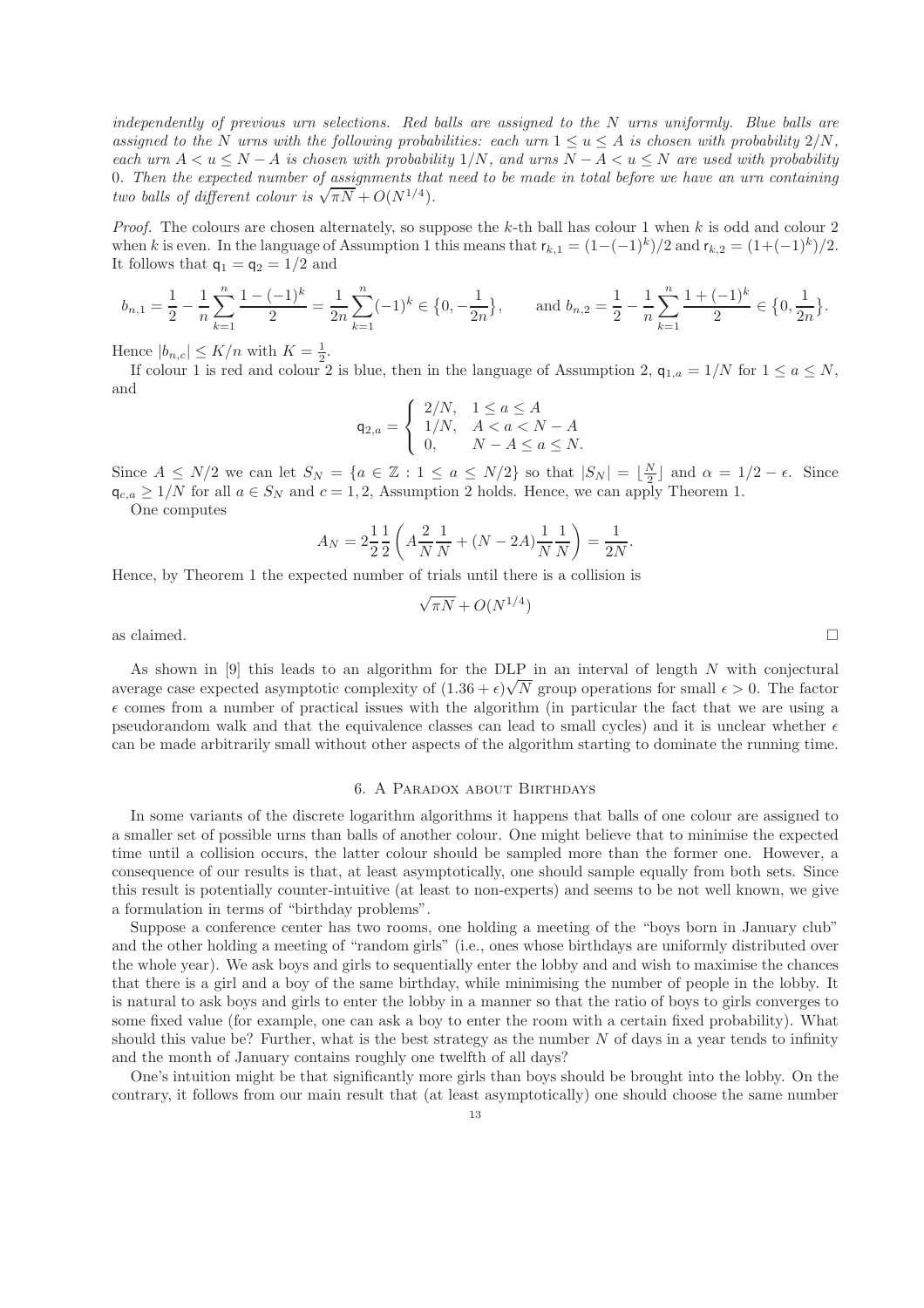

Figure 2. Simulations of the expected number of people chosen before a birthday collision occurs between males born in a subset of size M of the total (size  $N$ ) days in a year and females born at any time of year, when  $(M, N) = (31, 365)$  or  $(M, N) = (310, 3650)$ . The expected number is plotted as a function of  $p = q_2$ , the probability of selecting a person from the female group, each time a person is selected.

of boys as girls. To see this, suppose boys are colour 1 and girls are colour 2. Then (assuming  $12 \mid N$ ),  $q_{2,a} = 1/N$  while

$$
\mathsf{q}_{1,a} = \begin{cases} 12/N, & 1 \le a \le N/12 \\ 0, & N/12 < a \le N. \end{cases}
$$

The expected number of trials is of order  $\sqrt{\pi/(2A_N)}$  and so one wants to maximise  $A_N$ . We have  $\mathsf{q}_1$  and  $q_2 = 1 - q_1$  being the probability of choosing boys and girls respectively. The formula for  $A_N$  in this case simplifies to

$$
A_N = 2q_1q_2(N/12)(12/N)(1/N) = 2q_1q_2/N.
$$

It immediately follows that to maximise  $A_N$  one should choose  $q_1 = q_2 = 1/2$ , in which case the expected number of trials is asymptotically  $\sqrt{\pi N}$  just as it is in the case where the boys and girls birthdays are distributed uniformly over the whole year.

Simulations (see Figure 2) suggest that, for the case  $N = 365$  and January containing 31 days, the optimal choice of sampling is roughly  $q_2 = 0.6$ . For the case  $N = 3650$  and January containing 310 days, the optimal choice of sampling appears to be taking  $q_2$  just slightly larger than 0.5.

## **ACKNOWLEDGEMENTS**

We thank P. Diaconis for bringing the paper [4] to our attention, S. Cope for assisting with the simulations, S. Murphy for suggesting a clarification of Section 6, and the anonymous referees for several suggestions.

### **REFERENCES**

- [1] R. Arratia, L. Goldstein and L. Gordon, Two Moments Suffice for Poisson Approximations: The Chen-Stein Method, Ann. Probab., Vol. 17, No. 1 (1989) 9–25.
- [2] R. Arratia, L. Goldstein and L. Gordon, Poisson Approximation and the Chen-Stein Method, Statistical Science, Vol. 5, No. 4 (1990) 403–424.
- [3] M. Camarri and J. Pitman, Limit Distributions and Random Trees Derived from the Birthday Problem with Unequal Probabilities, Electronic J. Probability, Vol. 5, No. 2 (2000) 1–18.
- [4] S. Chatterjee, P. Diaconis and E. Meckes, Exchangeable pairs and Poisson approximation, Electronic Encyclopedia of Probability (2004).
- [5] L. H. Y. Chen, Poisson approximation for dependent trials. Ann. Probab., Vol. 3, No. 3 (1975) 534–545.